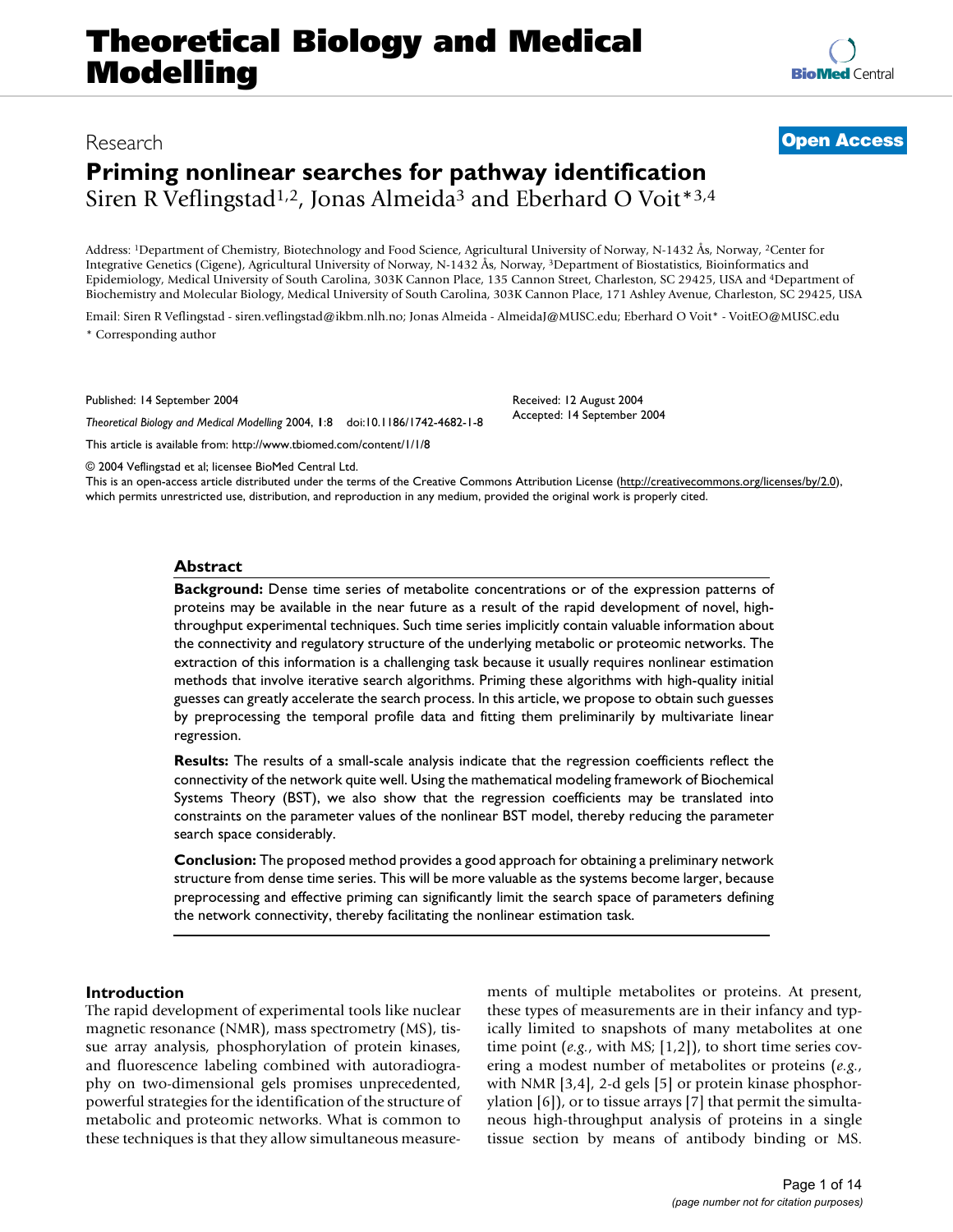Nonetheless, it is merely a matter of time that these methods will be extended to relatively dense time series of many concentration or protein expression values. We will refer to these types of data as metabolic or proteomic *profiles* and to the time development of a single variable within such a composite profile as *trace*. The intriguing aspect of profiles is that they implicitly contain information about the dynamics and regulation of the pathway or network from which the data were obtained. The challenge for the mathematical modeler is thus to develop methods that extract this information and lead to insights about the underlying pathway or network.

In simple cases, the extraction of information can be accomplished to some degree by direct observation and interpretation of the shape of profiles. For instance, assuming a pulse perturbation from a stable steady state, Vance *et al.* [8] present guidelines for how relationships between the perturbed variable and the remaining variables may be deduced from characteristics of the resulting time profiles. These characteristics include the direction and timing of extreme values (*i.e.*, the maximum deviation from steady state) as well as the slopes of the traces at the initial phase of the response. Torralba *et al.* [9] recently demonstrated that these guidelines, applied to a relatively small set of experiments, were sufficient to identify the first steps of an *in vitro* glycolytic system. Similarly, by studying a large number of perturbations, Samoilov *et al.* [10] showed that it is possible to quantify time-lagged correlations between species and to use these to draw conclusions about the underlying network.

For larger and more complex systems, simple inspection of peaks and initial slopes is not feasible. Instead, the extraction of information from profiles requires two components. One is of a mathematical nature and consists of the need for a model structure that is believed to have the capability of capturing the dynamics of the underlying network structure with sufficient accuracy. The second is computational and consists of fitting this model to the observed data. Given these two components along with profile data, the inference of a network is in principle a regression problem, where the aim is minimization of the distance between the model and the data. If a linear model is deemed appropriate for the given data, this process is indeed trivial, because it simply requires multivariate linear regression, which is straightforward even in high-dimensional cases. However, linear models are seldom valid as representations of biological data, and the alternative of a nonlinear model poses several taxing challenges.

First, in contrast to linear models, there are infinite possibilities for nonlinear model structures. In specific cases, the subject area from which the data were obtained may suggest particular models, such as a logistic function for bacterial growth, but in a generic sense there are hardly any guidelines that would help with model selection. One strategy for tackling this problem is the use of *canonical forms*, which are nonlinear structures that conceptually resemble the unalterable linear systems models, but are nonlinear. Canonical models have in common that they always have the same mathematical structure, no matter what the application area is. They also have a number of desirable features, which include the ability to capture a wide variety of behaviors, minimal requirements for *a priori* information, clearly defined relationships between network characteristics and parameters, and greatly enhanced facility for customized analysis.

The best-known examples of nonlinear canonical forms are Lotka-Volterra models (LV; [11]), their generalizations [12], and power-law representations within the modeling framework of Biochemical Systems Theory (BST; [13-15]), most notably Generalized Mass Action (GMA) systems and S-systems. Lotka-Volterra models have their origin in ecology and focus strictly on interactions between two species at a time. Well-studied examples include competition processes between species, the dynamics of predators and prey, and the spread of endemic infections. In the present context it might seem reasonable to explore the feasibility of these models for the representation of the dynamics of proteins and transcription factor networks, but this has not been done so far.

The strict focus on two-component interactions in LV models has substantial mathematical advantages, but it has proven less convenient for the representation of metabolic pathways, where individual reaction steps depend on the substrate, but not necessarily on the product of the reaction, or are affected by more than two variables. A simple example of the latter is a bi-substrate reaction that also depends on enzyme activity, a co-factor and possibly on inhibition or modulation by some other metabolite in the system. These types of processes have been modeled very successfully with GMA and S-systems. Between these two forms, the S-system representation has unique advantages for system identification from profiles, as was shown elsewhere [16-24] and will be discussed later in this article. In some sense, Karnaukhov and Karnaukhova [25] used a very simplified GMA system for biochemical system identification from dynamic data, in which all monosubstrate or bi-substrate reactions were of first order. This reduced the estimation to the optimization of rate constants, which the authors executed with an integral approach.

The inference of a nonlinear model structure from experimental data is in principle a straightforward "inverse problem" that should be solvable with a regression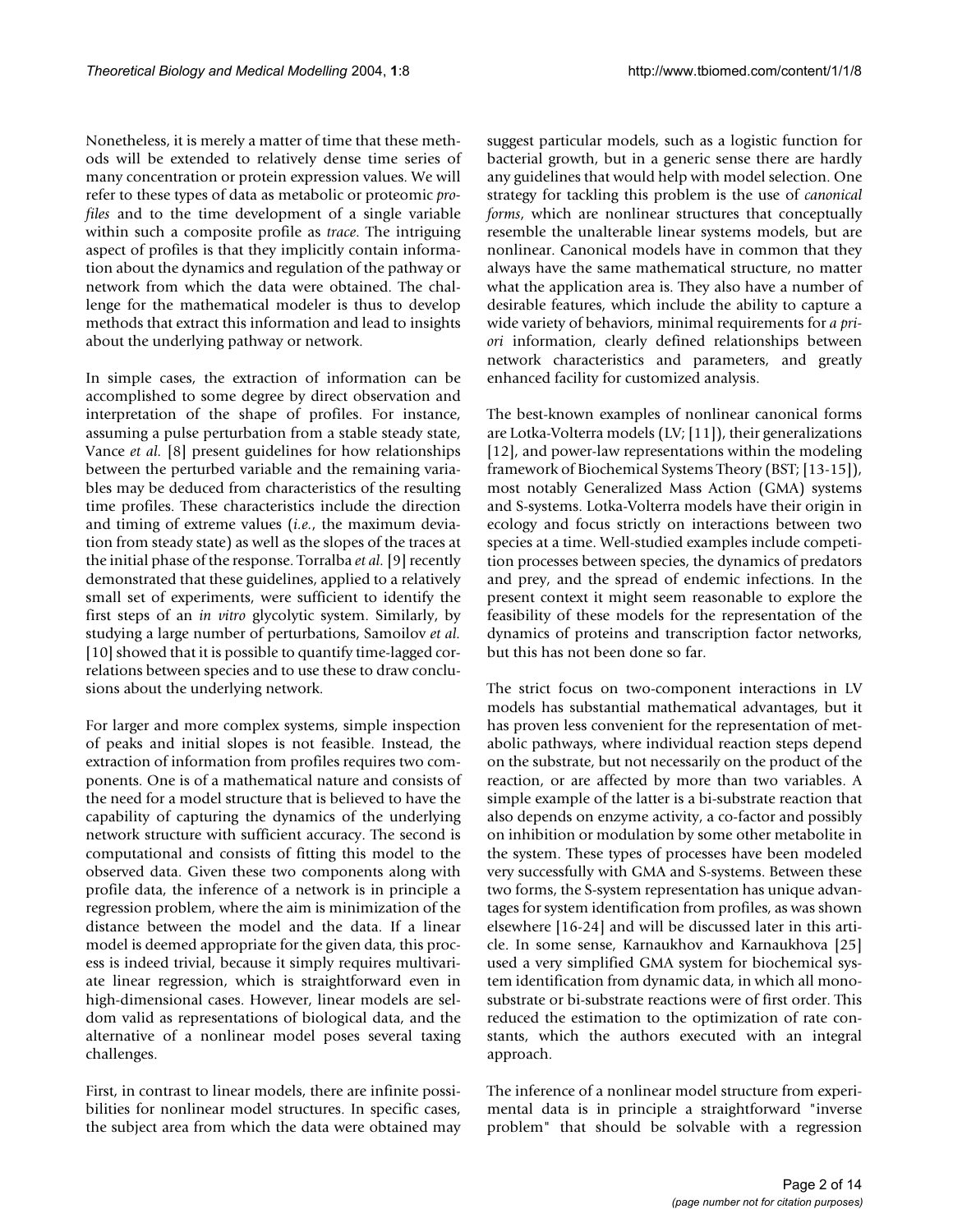method that minimizes the residual error between model and data. In practice, however, this process is everything but trivial (*cf.* [26]) as it almost always requires an iterative search algorithm with all its numerical challenges, such as the existence of multiple local minima and failure to converge. Recent attempts of ameliorating this problem have included Bayesian inference methods [27], similarity measures and correlation [28], mutual information [29], and genetic algorithms [30]. An indication of the complexity of nonlinear estimation tasks and their solutions is a recent pathway identification involving an S-system with five variables, which was based on a genetic algorithm [21]. The algorithm successfully estimated the parameter values, but although the system under study was relatively small and noise free, each loop in the algorithm took 10 hours on a cluster of 1,040 Pentium III processors (933 MHz). It is quite obvious that such an approach cannot be scaled up to systems of dozens or hundreds of variables.

Nonlinear estimation methods have been studied for a long time, and while computational and algorithmic efficiency will continue to increase, the combinatorial explosion of the number of parameters in systems with increasingly more variables mandates that identification tasks be made easier if larger systems are to be identified. One important possibility, which we pursue here, is to prime the iterative search with high-quality starting conditions that are better than naïve defaults. Clearly, if it is possible to identify parameter guesses that are relatively close to the true, yet unknown solution, the algorithm is less likely to get trapped in suboptimal local minima. We are proposing here to obtain such initial guesses by preprocessing the temporal profile data and fitting them preliminarily by straightforward multivariate linear regression. The underlying assumption is that the structural and regulatory connectivity of the network will be reflected, at least qualitatively, in the regression coefficients. D'haeseleer *et al.* [31] explored a similar approach for analyzing mRNA expression profiles, but could not validate their results because they lacked a mechanistic model of gene expression. Furthermore, because of the unique relationship between network structure and parameters in S-system models (see below), we will demonstrate that it is possible to translate the regression coefficients into constraints on the parameter values of an Ssystem model and thereby to reduce the parameter search space very dramatically.

Several other groups have recently begun to target network identification tasks with rather diverse strategies. Chevalier *et al.* [32] and Diaz-Sierra and co-workers [33,34] proposed an identification approach that is similar to the one proposed here in some aspects, though not in others. These authors also used linearization of a nonlinear model, but based their estimation on measured time developments of the system immediately in response to a small perturbation. These measurements were used to estimate the Jacobian of the system at the steady state. In contrast to this focus on a single point, we are here using smoothed long-term time profiles and do not necessarily require system operation at a steady state. Also using linearization, Gardner *et al.* [35] recently proposed a method of network identification by multiple regression. However, they only considered steady-state measurements as opposed to temporal profiles. It is known from theoretical analyses (*e.g.*, [15,36]) that different dynamical models may have the same steady state and that therefore steadystate information alone is not sufficient for the full characterization of a network. Mendes and Kell [37] used a neural network approach for an inverse problem in metabolic analysis, but their target system was very small and fully known in structure. Furthermore, their data consisted of a "large number of steady-state simulations", rather than the limited number of time traces on which our analysis is based. Chen *et al.* [38] used neural networks and cubic splines for smoothing data and identifying rate functions in otherwise linear mass-balance models.

## **Methods**

The behavior of a biochemical network with *n* species can often be represented by a system of nonlinear differential equations of the generic form

$$
\frac{dX}{dt} = f(X, \mu), \tag{1}
$$

where **X** is a vector of variables  $X_i$ ,  $i = 1, ..., n$ , **f** is a vector of nonlinear functions  $f_{i'}$  and  $\mu$  is a set of parameters. If the mathematical structure of the functions  $f_i$  is known, the identification of the network consists of the numerical estimation of  $\mu$ . In addition to the challenges associated with nonlinear searches mentioned above, this estimation requires numerical integration of the differential equations in (1) at every step of the search. This is a costly process, requiring in excess of 95% of the total search time; if the differential equations are stiff, this percentage approaches 100% [39]. A simplification, which circumvents the problem of integration, consists of substituting the system of differential equations with decoupled algebraic equations by replacing the differentials on the lefthand side of Eq. (1) with estimated slopes [16,17]. Thus, if the system consists of *n* differential equations, and if measurements are available at *N* time points, the decoupling leads to  $n \times N$  algebraic equations of the form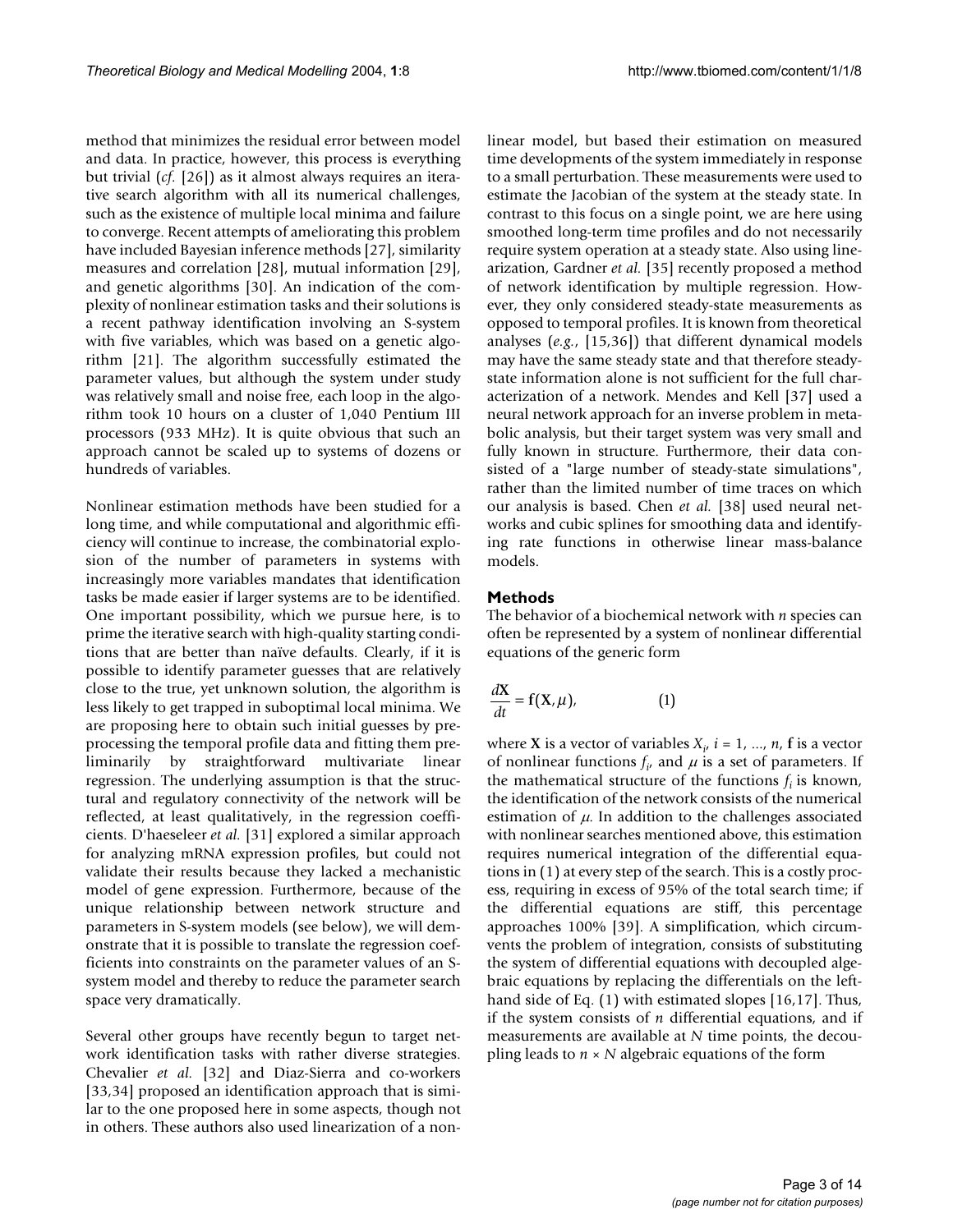$$
S_1(t_1) \approx f_1(X_1(t_1), X_2(t_1), ..., X_n(t_1); \mu_{11}, ..., \mu_{1M_1})
$$
  
\n
$$
S_1(t_2) \approx f_1(X_1(t_2), X_2(t_2), ..., X_n(t_2); \mu_{11}, ..., \mu_{1M_1})
$$
  
\n
$$
\vdots
$$
  
\n
$$
S_1(t_N) \approx f_1(X_1(t_N), X_2(t_N), ..., X_n(t_N); \mu_{11}, ..., \mu_{1M_1})
$$
  
\n
$$
\vdots
$$
  
\n
$$
S_i(t_j) \approx f_i(X_1(t_j), X_2(t_j), ..., X_n(t_j); \mu_{i1}, ..., \mu_{iM_i})
$$
  
\n
$$
\vdots
$$
  
\n
$$
S_n(t_N) \approx f_n(X_1(t_N), X_2(t_N), ..., X_n(t_N); \mu_{n1}, ..., \mu_{nM_n})
$$
  
\n(2)

It may be surprising at first that it is valid to decouple the tightly coupled system of nonlinear differential equations. Indeed, this is only justified for the purpose of parameter estimation, where the decoupled algebraic equations simply provide numerical values of variables (metabolites or proteins) and slopes at a finite set of discrete time points. The experimental measurements thus serve as the "data points," while the parameters  $\mu_{ii}$  are the "unknowns" that need to be identified.

The quality of this decoupling approach is largely dependent on an efficient and accurate estimation of slopes from the data. Since the data must be expected to contain noise, this estimation is *a priori* not trivial. However, we have recently shown [23,39] that excellent estimates can be obtained by smoothing the data with an artificial neural network and computing the slopes from the smoothed traces (see Appendix for detail).

#### *Different Linearization Approaches*

The smoothing and decoupling approach reduces the cost of finding a numerical solution of the estimation task considerably. Nonetheless, algorithmic issues associated with local minima and the lack of convergence persist and can only be ameliorated with good initial guesses. To this end, we linearize the model **f** in Eq. (1) about one or several reference states. As long as the system stays close to the given reference state(s), this linearization is a suitable and valid approximation. We consider four options: (I) linearization of absolute deviations from steady state; (II) linearization of relative deviations from steady state; (III) piecewise linearization; and (IV) Lotka-Volterra linearization.

Option (I) is based on deviations of the type  $z_i = X_i - X_{ir}$ , where  $X_{ir}$  denotes the value at a reference state of choice. If the reference state is chosen at a stable steady state, the first-order Taylor-approximation is given by

$$
\frac{dz}{dt} = Az,\t(3)
$$

where **A** is the  $n \times n$  Jacobian with elements  $a_{ij} = \left( df_i / dX_j \right)$ calculated at  $X_r$  (*cf.* [32-34]). If the reference state is not chosen at a steady state, the equation contains an additional constant term  $a_{i0}$ , which is equal to  $f_i(\mathbf{X}_r)$ .

For option II, we define a new variable  $u_i = z_i/X_{ir}$ . At a steady state, this yields the linear system

$$
\frac{d\mathbf{u}}{dt} = \mathbf{A}'\mathbf{u},\tag{4}
$$

where **A'** is an  $n \times n$  matrix in which  $a'_{ij} = (X_{ir} / X_{ir}) \cdot a_{ij}$ .

A general concern regarding linearization procedures is the range of validity of sufficiently accurate representation, which is impossible to define generically. From an experimental point of view, the perturbations from steady state must be large enough to yield measurable responses. This may require that they be at the order of 10% or more. Depending on the nonlinearities in **f**, a perturbation of this magnitude may already lead to appreciable approximation errors. While this is a valid argument, it must be kept in mind that the purpose of this priming step is simply to detect the topological structure of connectivity and not necessarily to estimate precise values of interaction parameters. Simulations (see below) seem to indicate that this detection is indeed feasible in many cases, even if the deviations are relatively large.

In order to overcome the limitation of small perturbations, a piecewise linear regression (option III) may be a superior alternative. In this case, we subdivide the dataset into appropriate time intervals and linearize the system around a chosen state within each subset. Most (or all) reference states are now different from the steady state, with the consequence that Eq.  $(3)$  has a constant term  $a_{i0}$ , which is equal to *fi* (**X***<sup>r</sup>* ). The choice of subsets and operating points offers further options. In the analysis below, we use the locations of extreme values (maximum deviation from steady state) of the variables as the breakpoints between different subsets. Thus, a variable with a maximum and a later minimum has its time course divided into three subsets.

The fourth alternative (option IV) is a Lotka-Volterra linearization. In a Lotka-Volterra model, the interaction between two species  $X_i$  and  $X_j$  is assumed to be proportional to the product  $X_iX_j$  [11]. Furthermore accounting for linear dependence on the variable of interest itself, the typical Lotka-Volterra equation for the rate of change in *Xi* is

$$
\frac{dX_i}{dt} = X_i(w_i + \sum_{j=1}^n v_{ij} X_j), \quad i = 1,...,n.
$$
 (5)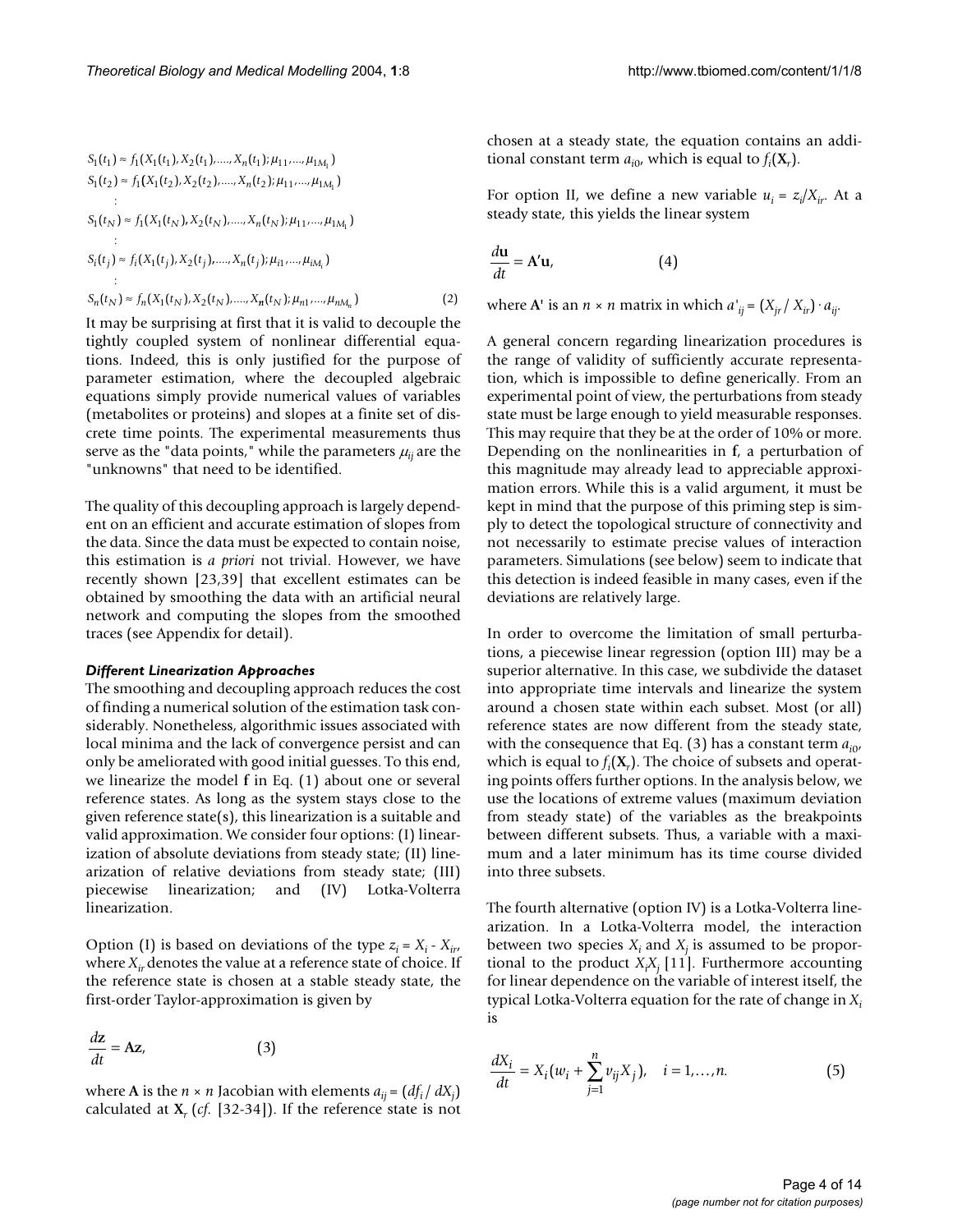The right-hand side of this nonlinear differential equation becomes linear if both sides are divided by  $X_{i'}$  which is usually valid in biochemical and proteomic systems, because all quantities of interest are non-zero. Thus, the differentials are again replaced by estimated slopes, the slopes are divided by the corresponding variable at each time point, and fitting the nonlinear LV model to the time profiles becomes a matter of linear regression that does not even require the choice of a reference state. The quality of this procedure is thus solely dependent on the quality of the data and ability of the LV model to capture the dynamics of the observed network. It is known (*e.g.*, [11,40]) that the mathematical structure of LV models is rich enough to model any nonlinearities, if sufficiently many equations are included. However, there is no general information about the quality of fit in particular modeling situations.

### *Regression*

No matter which option is chosen, the next step of the analysis consists of subjecting all measured time traces to multivariate linear regression and solving for the regression coefficients (*i.e.*,  $v_{ij}$ 's and  $w_i$ 's, or  $\alpha_{ij}$ 's). The response variable is the rate of change of a metabolite, while the predictors are the concentrations of each metabolite in the network. The different linearization models (I-IV) differ in the transformations of the original datasets, which are summarized in Table [1](#page-4-0). For example, the response varia-

ble of the linear model in Eq. (4) is given by  $y_i = \dot{X}_i / X_{ir}$ and the predictor variables are transformed as  $x_i = (X_i - )$  $X_{ir}$  $\frac{X_{ir}}{X_{ir}}$ 

The result of the regression is a matrix of coefficients that indicate to what degree a metabolite  $X_i$  affects the dynam-

ics (slope) of another metabolite *Xi* . In particular, a coefficient that is zero or close to zero signals that there is no significant effect of  $X_j$  on the slope of  $X_i$ . By the same token, a coefficient that is significantly different from zero suggests the presence of an effect, and its value tends to reflect the strength and direction of the interaction. In either case, the coefficients computed from the linear regression provide valuable insight into the connectivity of the network. Furthermore, the estimated coefficients provide constraints on the parameter values of the desired nonlinear model **f**. Indeed, if **f** consists of an S-system model, the coefficients estimated from the regression can be converted into combinations of S-system parameters, as is demonstrated in the following theoretical section and illustrated later with a specific example.

## *Relationships between Estimated Regression Coefficients and S-system Parameters*

The regression analysis yields coefficients that offer information on the connectivity of the network of interest. It also provides clues about the parameter values of the underlying nonlinear network model **f** in Eq. (1) if this model has the form of an S-system. To determine the relationships between the regression coefficients and the parameters of the S-system, it is convenient to work backwards by computing the different types of linearizations discussed before for the particular case of S-system models. This derivation is simply a matter of applying Taylor's theorem.

In the S-system formalism, the rate of change in each pool (variable) is represented as the difference between influx into the pool and efflux out of the pool. Each term is approximated by a product of power-law functions, so that the generic form of any S-system model is

<span id="page-4-0"></span>

|  |  |  |  |  | Table 1: Transformation of data for regression analysis |  |  |
|--|--|--|--|--|---------------------------------------------------------|--|--|
|--|--|--|--|--|---------------------------------------------------------|--|--|

|                                              | <b>RESPONSE VARIABLE</b>         | PREDICTOR VARIABLE                    |
|----------------------------------------------|----------------------------------|---------------------------------------|
| A. Absolute deviation from a reference state | $y_i = X_i$                      | $x_i = X_i - X_i$                     |
| B. Relative deviation from a reference state | $y_i = \frac{\dot{X}_i}{X_{ir}}$ | $x_i = \frac{(X_i - X_{ir})}{X_{ir}}$ |
| C. Lotka-Volterra system                     | $\gamma_i = \frac{X_i}{X_i}$     | $x_i = X_i$                           |

We assume the general linear model is  $y$  =  $a_{i0}$  +  $\Sigma(a_{ij}$ x<sub>j</sub>). The  $X_i$  denote experimental time series data for metabolite *i*, while the slopes (  $\dot{X}_i$  ) are estimated from the smooth output functions of the artificial neural network that had been trained on the experimental data. Subscript *r* denotes the value of the metabolite at a reference state. Linearization options I and II are included in transformations A and B respectively, assuming that the reference state is a steady state. For a piecewise linear linearization (option III), the data may be transformed following either A or B.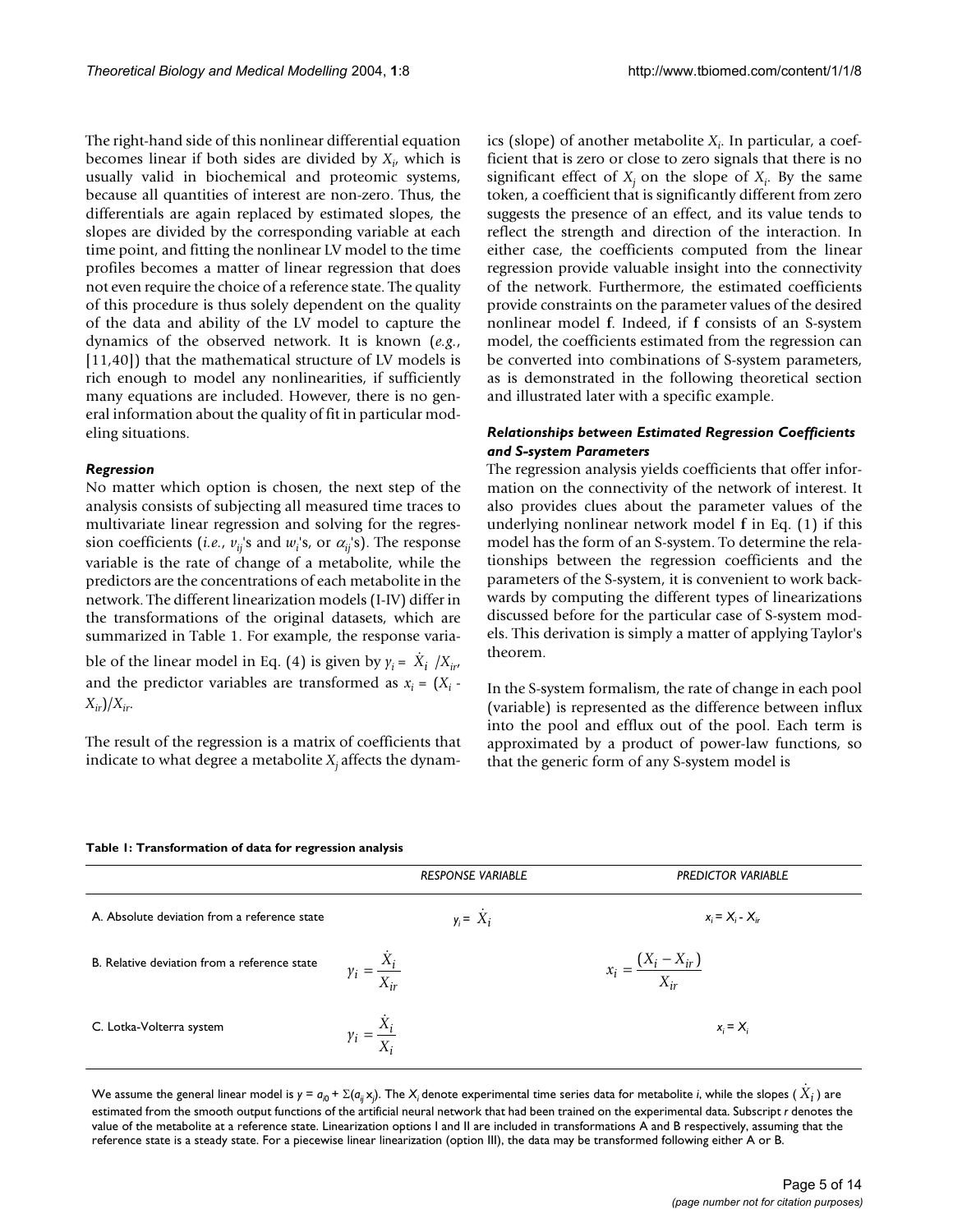$$
\frac{dX_i}{dt} = \alpha_i \prod_{j=1}^n X_j^{g_{ij}} - \beta_i \prod_{j=1}^n X_j^{h_{ij}}, \quad i = 1,...,n,
$$
  

$$
\alpha_i, \beta_i > 0; g_{ij}, h_{ij} \in \mathbf{R},
$$

where *n* is the number of state variables [13,14]. The exponents *gij* and *hij* are called *kinetic orders* and describe the quantitative effect of  $X_i$  on the production or degradation of *Xi* , respectively. A kinetic order of zero implies that the corresponding variable  $X_j$  does not have an effect on  $X_i$ . If the kinetic order is positive, the effect is activating or augmenting, and if it is negative, the effect is inhibiting. The multipliers  $\alpha_i$  and  $\beta_i$  are *rate constants* that quantify the turnover rate of the production or degradation, respectively.

If the Taylor linearization is performed at a steady state, the production term of the S-system model equals the degradation term. The absolute deviation of the first option,  $z_i = X_i - X_i$ , where the subscript *s* denotes the value of the variable at steady state, then leads directly to

$$
\frac{dz_i}{dt} = \sum_{j=1}^{n} F_{ij} c_{ij} z_j, \tag{6}
$$

where

$$
c_{ij} = g_{ij} - h_{ij'}
$$

$$
F_{ij} = \alpha_i X_{1s}^{g_{i1}}X_{2s}^{g_{i2}}\cdots X_{js}^{g_{ij}-1}\cdots X_{ns}^{g_{in}}
$$

(*cf.* [41]). The so-called F-factors  $F_{ii}$  are always non-negative, while *cij* may be either positive or negative depending on the relationship between *Xi* and *Xj* . A common scenario is that a variable  $X_i$  influences either the production or degradation of variable  $X_i$ , but not both. In this case, a positive (negative)  $c_{ij}$  implies activation (inhibition) of production or inhibition (activation) of degradation. The special case of  $c_{ij}$  = 0 permits two possible interpretations: 1)  $g_{ii} = h_{ii} = 0$ , which implies that  $X_i$  has no effect on either production or degradation of  $X_i$  or 2)  $g_{ij} = h_{ij} \neq 0$ , which means that  $X_i$  has the same effect on both production and degradation of *Xi* . The former case is the more likely, but there are examples where the latter may be true as well, and this is indeed the case in the small gene network in Figure 1.

Comparing the expression in Eq. (6) with the linear regression results, one sees immediately that each coefficient  $a_{ij}$  in Eq. (3) corresponds to the product of  $F_{ij}$  and  $c_{ij}$ :

$$
a_{ij} = F_{ij} c_{ij}. \qquad (7)
$$

Thus, once the regression has been performed and the coefficients *aij* have been estimated, the parameters of the corresponding S-system are constrained – though not fully determined – by Eq. (7). In particular, Eq. (7) does not allow a distinction between various combinations of  $g_{ij}$  and  $h_{ij}$ , as long as the two have the same difference. For



#### **Figure 1**

**Test System.** a) Gene network [42] used as test system for illustrating the proposed methods. Solid arrows represent material flow, while dashed arrows indicate regulatory signals that either activate (+) or inhibit (-) a process. The network contains two genes, Gene 1 and 2.  $X_1$  is the mRNA produced from gene 1,  $X_2$  is the enzyme for which the gene codes, and  $X_3$  is an inducer protein catalyzed by  $X_2$ .  $X_4$  is the mRNA produced from Gene 2 and  $X_5$  is a regulator protein for which the gene codes. Positive feedback from  $\bar{X}_3$  and negative feedback from  $X_5$  are assumed in the production of mRNAs from the two genes. b) S-system model of the gene network, according to Hlavacek and Savageau [42] and Kikuchi *et al.* [21].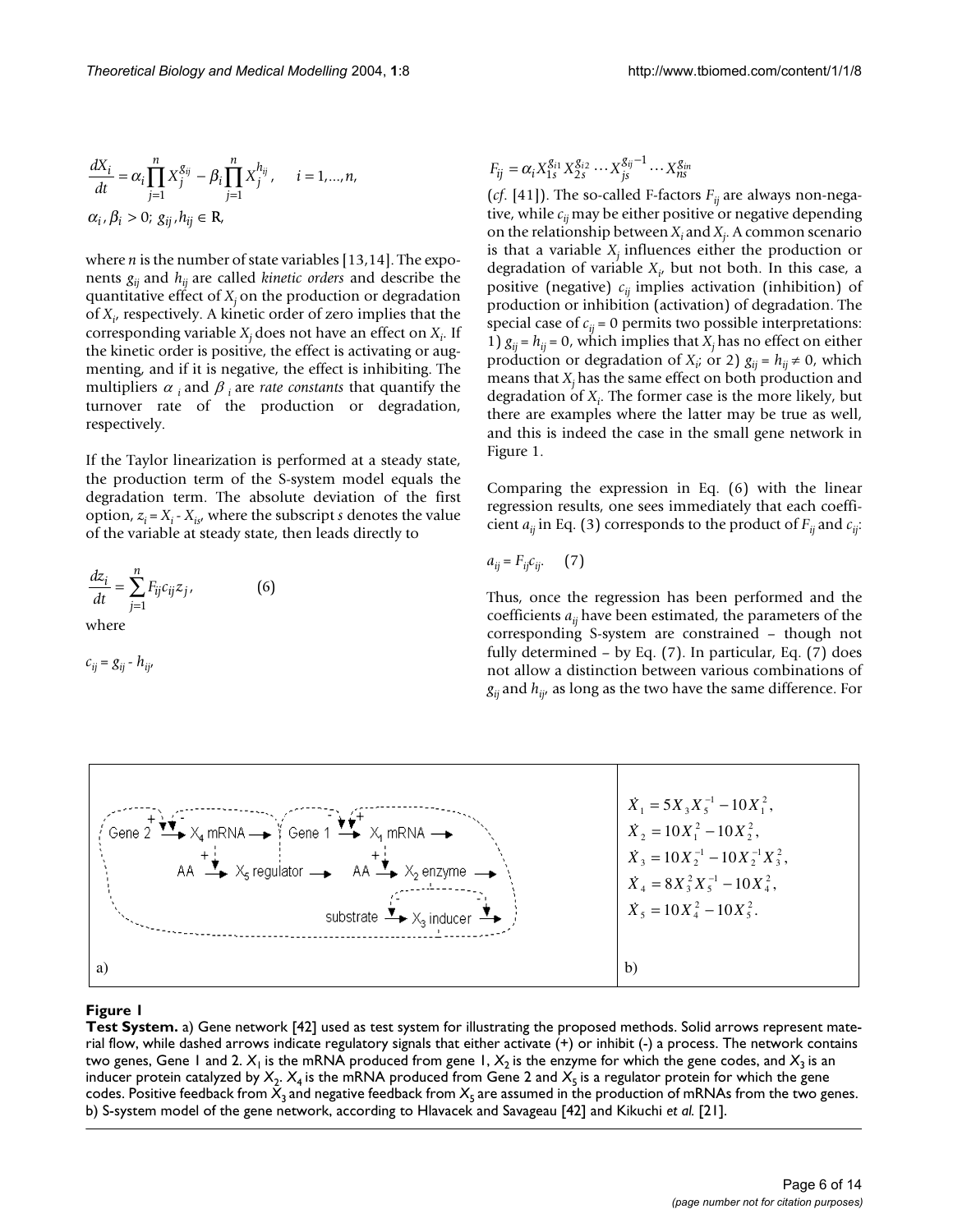instance, re-interpreting the regression coefficients as Ssystem parameters does not differentiate between the overall absence of effect of  $X_i$  on  $X_i$  ( $g_{ij} = h_{ij} = 0$ ) and the same effect of  $X_i$  on both the production and degradation of  $X_i$  ( $g_{ii} = h_{ii} \neq 0$ ). This observation is related to the observation of Sorribas and Cascante [36] that steady-state measurements are insufficient for completely identifying an S-system model.

Relative deviations from steady state,  $u_i = (X_i - X_i) / X_{i}$  in option II, are assessed in an analogous fashion. In this case one obtains

$$
\frac{du_i}{dt} = F_i(\sum_{j=1}^n c_{ij} u_j),\tag{8}
$$

where

 $c_{ij} = g_{ij} - h_{ij}$ 

 $F_i = \alpha_i X_{1s}^{g_{i1}} X_{2s}^{g_{i2}} \cdots X_{is}^{g_{ii}-1} \cdots X_{is}$ *s g*  $= \alpha_i X_{1s}^{g_{i1}} X_{2s}^{g_{i2}} \cdots X_{is}^{g_{ii}-1} \cdots X_{ns}^{g_{in}}$ 

[41]. Again, the F-factors  $F_i$  are positive, while  $c_{ii}$  may be either positive or negative.

The piecewise linear model for an S-system is easily derived as well. It is given as

$$
\frac{dz_i}{dt} = \alpha_i \prod_{j=1}^n X_{jr}^{8_{ij}} - \beta_i \prod_{j=1}^n X_{jr}^{h_{ij}} + \sum_{j=1}^n (G_{ij} - H_{ij}) u_j,
$$
  
\n
$$
G_{ij} = \alpha_i g_{ij} X_{1r}^{8_{i1}} X_{2r}^{8_{i2}} \dots X_{jr}^{8_{jr}} - X_{3jr}^{8_{jr}}, \quad H_{ij} = \beta_i h_{ij} X_{1r}^{h_{i1}} X_{2r}^{h_{i2}} \dots X_{jr}^{h_{ij}-1} \dots X_{nr}^{h_{nr}},
$$
  
\nwhere  $X_{jr}$  denotes the value of the variable at the reference

state. This case also includes the situation of a single approximation, which however is not necessarily based on a steady-state operating point.

In the case of the Lotka-Volterra linearization, the correspondence between computed regression coefficients and S-system parameters is determined most easily by dividing the S-system equations by the corresponding  $X_i$  and then linearizing around an operating point. The resulting expressions become especially simple if this point is chosen as the steady state. In this case, the relationship between the parameters of the LV system and the S-system are

$$
\label{eq:vi} \begin{aligned} v_{ij} = & \begin{cases} c_{ij} F_{ij}^{LV} , & i \neq j, \quad F_{ij}^{LV} = \alpha_i X_{1s}^{g_{i1}} X_{2s}^{g_{12}} \dots X_{is}^{g_{ii}-1} \dots X_{js}^{g_{ij}-1} \dots X_{ns}^{g_{in}}, \\ c_{ii} F_{i}^{LV} , & i = j, \quad F_{i}^{LV} = \alpha_i X_{1s}^{g_{i1}} X_{2s}^{g_{12}} \dots X_{is}^{g_{ii}-2} \dots X_{js}^{g_{ij}} \dots X_{ns}^{g_{in}}, \end{cases} \\ \text{where } c_{ij} = g_{ij} \cdot h_{ij}. \end{aligned}
$$

#### **Results**

We applied the methods described in the previous sections to simulated time profiles obtained from the small gene network in Figure 1a. Hlavacek and Savageau [42] modeled this network as an S-system with five differential equations (Figure 1b), and Kikuchi *et al.* [21] used it recently for exploring computational features of their proposed structure identification algorithm. The benefit of working with a known model is that complete information is available about both its structure and parameter values. In particular, it is possible to perform any number of experiments and to produce data and slopes with predetermined noise levels, which is not typically possible with real data. For this analysis, we thus used simulated noise free "data," which allowed us to skip the neural network step of smoothing [23,39].

To generate time profiles, the system was implemented with the parameter values published by Hlavacek and Savageau [42], and as in the analysis of Kikuchi *et al.* [21], the model was initialized with various perturbations from steady state and numerically integrated over a sufficient time horizon to allow the system to return to the steady state.

#### *Preliminary Analysis*

Quasi as a pre-analysis, we examined the guidelines proposed by Vance *et al.* [8]. Indeed, the results show that many of these are applicable to the gene regulatory network. The order of the extrema (*i.e.*, the maximum deviations from steady state) of the various variables both in time and size is in accordance with their "topological distance" from the perturbed variable, and variables not directly affected by the perturbed variable have zero initial slopes. As an example, the effect of a perturbation in  $X_3$  is shown in Figure [2](#page-7-0). All variables increase in response, with variables  $X_1$  and  $X_4$  reaching their maximal deviation from steady state before  $X_2$  and  $X_5$ , suggesting that  $X_1$  and  $X_4$ precede  $X_2$  and  $X_5$  in the pathway. The value of the initial slope is different from zero for  $X_1$  and  $X_4$ , implying that these variables are directly affected by  $X_3$ , whereas  $X_2$  and  $X<sub>5</sub>$  have zero initial slopes suggesting that their responses are mediated through other variables.

Maximal information about the network is obtained when every variable is perturbed sequentially. Experimentally, such perturbations could be implemented with modern methods of RNA interference [43] or, for biotechnological purposes, in a chemostat [9]. In our model case, we can actually identify all kinetic orders that are zero in the original model, and this amounts to determining the connectivity of the pathway. The only relationship this analysis does not pick up is the effect of  $X_2$  on  $X_3$ . This result is not surprising, because the effect of  $X_2$  is the same on both the production and degradation of  $X_3$ , which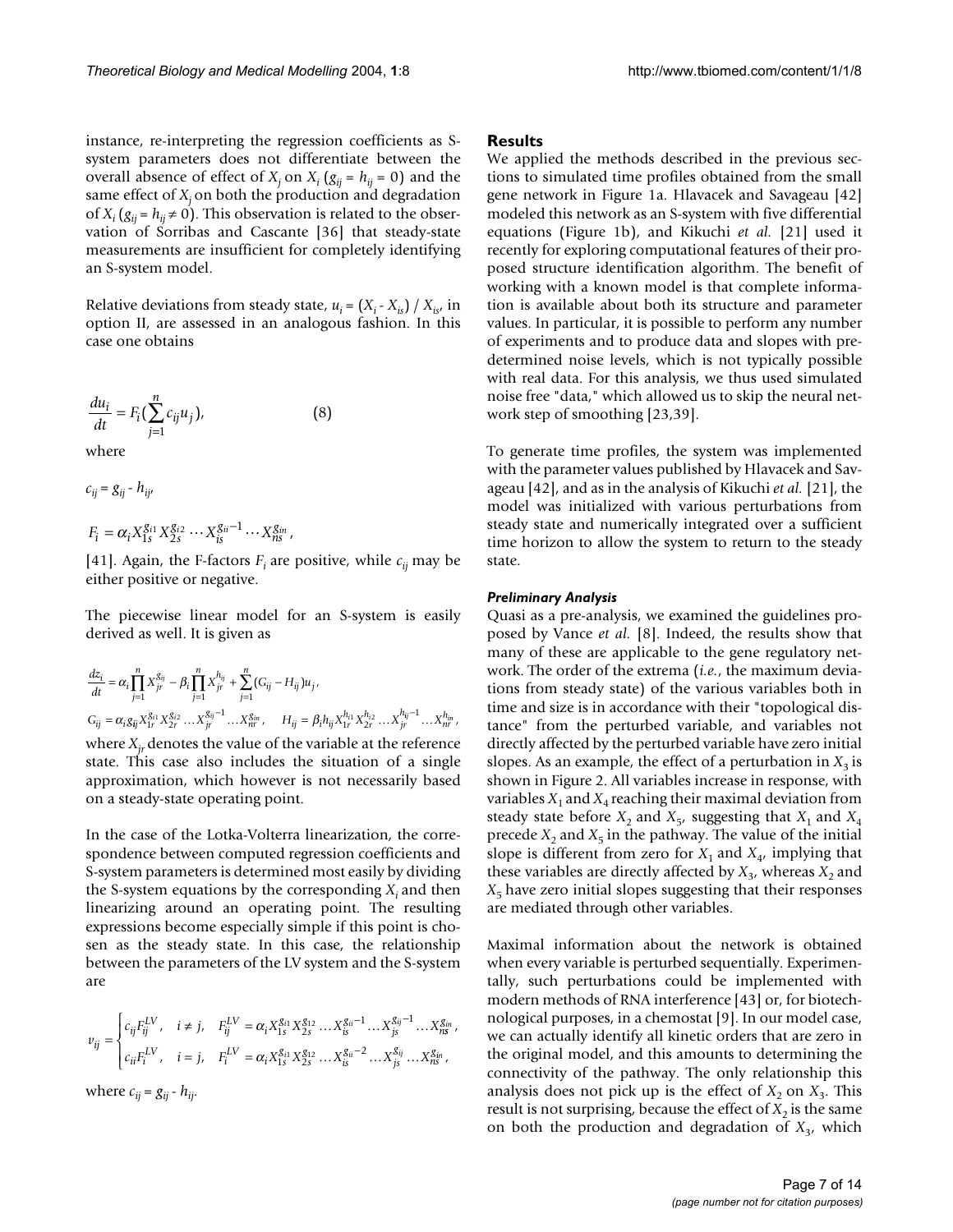<span id="page-7-0"></span>

# **Figure 2**

**Dynamic response of the network after a perturbation in**  $X_3$  The response is shown as relative deviation from steady state. The guidelines proposed by Vance *et al.* [8] indicate that  $X_1$  and  $X_4$  precede  $X_2$  and  $X_5$  because they reach their maximum deviation earlier and the maximal values are larger than those of  $X_2$  and  $X_5$ . All variables respond in a positive manner, which implies either a mass transfer or positive modulation (activation). The system determined from this analysis is essentially the same as in Figure 1a. The only relationship missed is the effect of  $X_2$  on the production and degradation of  $X_3$ .

leads to cancellation. It is noted that this analysis does not necessarily distinguish between transfer of mass and a positive modulation, because both result in a positive effect on a variable. In a realistic situation, biological knowledge may exclude one of the two options, as in this case, where modulation is the only possibility for the effect of  $X_3$  on both  $X_1$  and  $X_4$ , because the former is a protein and the latter are RNA transcripts. For the mathematical model in the S-system form, this is not an issue, as both types of influence are included in the equations in the same way (as a positive kinetic order).

#### *Regression Analysis*

While Vance's method works well in this simple noise-free system, it is not scalable to larger and more complex systems. The next step of our analysis is therefore regression according to the four options presented above and with a number of simulated datasets of the gene network that differ in the variable to be perturbed and the size of the perturbation. Because the illustration here uses a known model and artificial data, it is easy to compute the true regression coefficients through differentiation of the Ssystem model. These coefficients can be used as a reference for comparisons with coefficients computed from the entire time traces, which mimics the estimation process for (smoothed) actual data.

#### *Options I, II and IV*

The results for three of the options (I, II and IV) can be summarized in the following three points, while the piecewise linear model will be discussed afterwards.

(1) *The network connectivity is reflected in the values of the regression coefficients.* The values of the estimated coefficients provide strong indication as to which variables have a significant influence on the dynamics of other variables. A comparison between computed and estimated coefficients is shown in Table 2 for the linear model with relative deviations (option II, Eq. 8). Most of the coefficients that in reality are zero (for example  $a_{12}$  and  $a_{24}$ ) are not estimated as exactly zero, but their values are at least one order of magnitude smaller than the coefficients that are in actuality not zero. Table 2 also indicates that not all coefficients reflect the network correctly. The linear regression gives especially poor estimates for the coefficients associated with variables  $X_3$  and  $X_4$ . A possible explanation for  $X_3$  is that the effect of  $X_2$  is present in the non-linear system, but not in the linear system, and thus the behavior of  $X_3$  must be explained by the other variables. Overall, of the 25 theoretically possible connections, 76% are correctly identified, while 24 % are false positives.

(2) *The different linear models give (qualitatively) the same results.* A comparison of the results of the three models reveals that the values of the regression coefficients are very similar (see Table [3](#page-9-0)). The same applies to their signs. Most important, all models correctly identify the connections present in the gene network. They also equally infer the same incorrect relationships. As an example, consider the coefficients associated with  $X_4$ : all models infer the net positive effect of  $X_3$  and the net negative effect of both  $X_4$ and  $X_5$ . At the same time, they also suggest that  $X_1$  and  $X_2$ have a significant effect on the dynamics of  $X_4$ . In reality, they do not directly influence  $X_4$  (see Figure 1), and it may be that their indirect effect, which is mediated by  $X_3$ , is causing the false positive result.

(3) *The greater the perturbation, the less accurate is the estimation of the regression coefficients.* The deviation between the estimated and computed coefficients increases as the size of the perturbation increases (see Table [4](#page-10-0)). For the models obtained by linearizing about the steady state (Eqs. (6) and (8)), this is an expected result, as the Taylor-expansion only gives a valid approximation close to steady state. For these systems, "close" may correspond to a perturbation of less than 5–10% with respect to the steady-state value. Nonetheless, the greater perturbations still give a relatively good picture in terms of the connectivity of the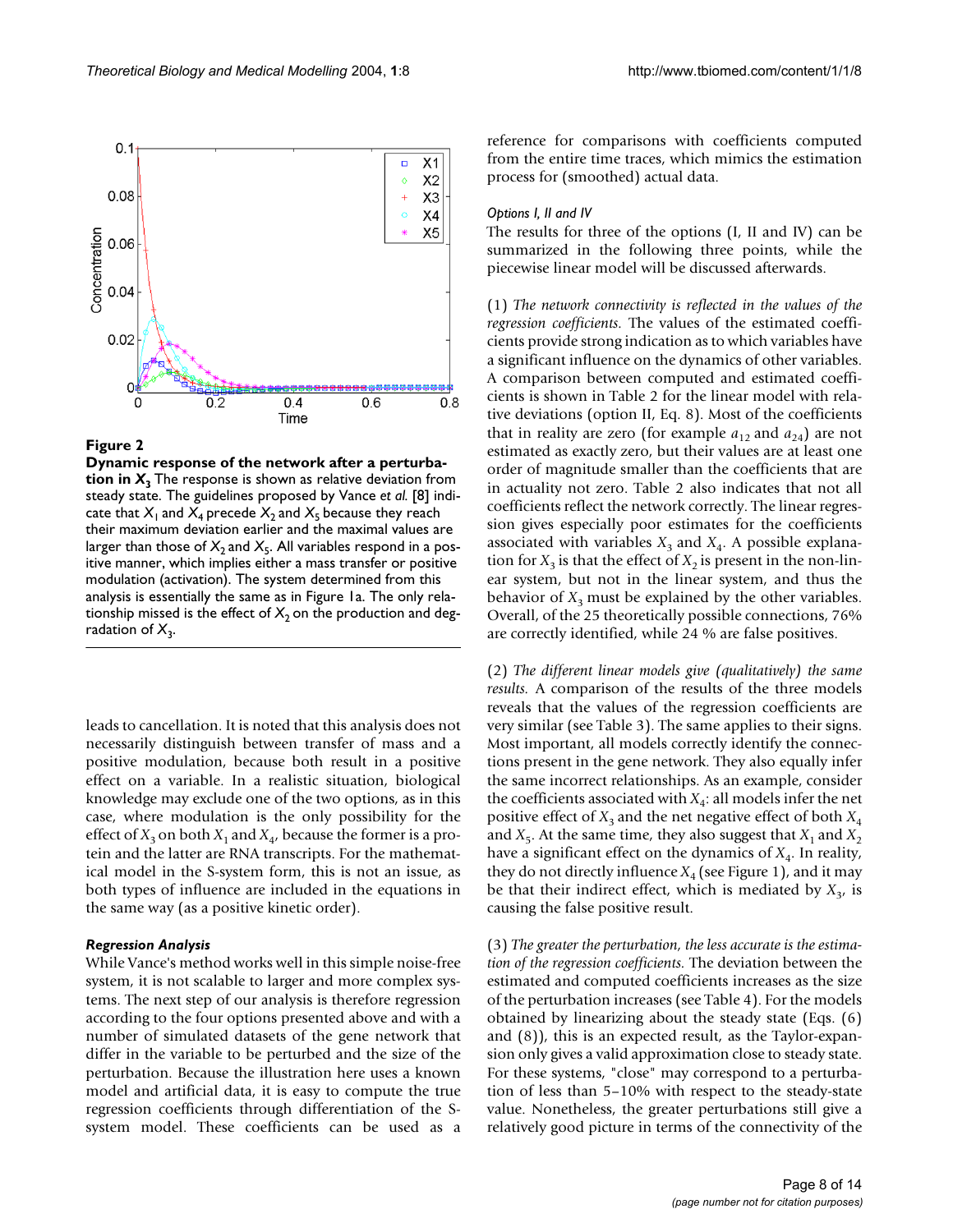**Table 2: Comparison of computed and estimated coefficients**

|     | <b>Computed coefficients</b> | <b>Estimated coefficients</b> |
|-----|------------------------------|-------------------------------|
| a10 | 0                            | 0.0000                        |
| all | $-14.6780$                   | $-14.3647$                    |
| a12 | $\mathbf 0$                  | $-0.1466$                     |
| a13 | 7.3390                       | 7.3414                        |
| a14 | 0                            | $-0.2165$                     |
| a15 | $-7.3390$                    | $-7.1723$                     |
| a20 | 0                            | 0.0000                        |
| a21 | 14.6780                      | 14.6119                       |
| a22 | $-14.6780$                   | $-14.6540$                    |
| a23 | 0                            | $-0.0009$                     |
| a24 | $\mathbf 0$                  | 0.0494                        |
| a25 | 0                            | $-0.0309$                     |
| a30 | 0                            | 0.0000                        |
| a31 | $\mathbf 0$                  | $-2.3527$                     |
| a32 | $\Omega$                     | 1.3989                        |
| a33 | $-27.2517$                   | $-27.9204$                    |
| a34 | 0                            | 1.7491                        |
| a35 | 0                            | $-0.9955$                     |
| a40 | $\mathbf 0$                  | 0.0000                        |
| a41 | $\mathbf 0$                  | 2.0843                        |
| a42 | $\mathbf 0$                  | $-1.0925$                     |
| a43 | 18.5664                      | 19.0295                       |
| a44 | $-18.5664$                   | $-20.2112$                    |
| a45 | $-9.2832$                    | $-8.3594$                     |
| a50 | 0                            | 0.0000                        |
| a51 | 0                            | $-0.4026$                     |
| a52 | $\mathbf 0$                  | 0.1384                        |
| a53 | 0                            | $-0.0059$                     |
| a54 | 18.5664                      | 18.8987                       |
| a55 | $-18.5664$                   | $-18.7852$                    |

Regression coefficients for the small gene network (Figure 1), linearized about the steady state and based on relative deviations (option II). The first and second columns contain the computed and estimated regression coefficients, respectively. The regression coefficients  $a_{ii}$  refer to the influence of variable *j* on variable *i*, while  $a_{i0}$ is the constant term in each regression model. As the table indicates, the correspondence is good, except for the coefficients relating to  $X_3$ and *X*4 (see Text for explanation). The dataset consisted of 401 data points in the interval [0,4] and resulted from a simulation in which  $X_3$ was perturbed at  $t = 0$  to a value 5% above its steady-state value.

system. For a 5% perturbation, the fraction of correctly identified connections is 76% and for a two-fold perturbation it is still 64 %. Perturbations of more than 5–10 % of the steady state also cause problems for the Lotka-Volterra model, from which one might have expected a higher tolerance as the linearization is independent of a reference state. It seems that the dynamics of the true system in our particular example is about equally well modeled by the nonlinear LV-model as by the linear models.

#### *Option III*

The piecewise linear model was obtained by dividing the whole dataset into three smaller subsets for each variable. The first interval contained the data points from *t* = 0 to

the time of the first extreme value for a given variable (in this case a maximum for all variables). For the perturbed variable (having its first extreme value at  $t = 0$ ) the first limit point was given by the smallest of the limit points of the other variables. The second interval contained the data points from the first to the second extreme value (a minimum), while the third interval included the remaining data points. The midpoint of each interval was taken to be the reference state. The result of the piecewise linear regression for a 5% deviation in  $X_3$  is given in Table [5.](#page-10-1) The first subset does not reflect the interactions of the system especially well, whereas the other two subsets correctly classify 88% and 96%, respectively, of the true connections in the network. It is worth noting that the coefficients associated with  $X_3$  in the two last subsets reflect the variable's connectivity to a much greater extent than the other linearization approaches. As the reference state is different from the steady state, the effect of  $X_2$  is present in the linear system as well, and thus there is no compensation through the other variables. Another benefit is that the piecewise model tolerates larger perturbations. Even for a two-fold perturbation, the fraction of correctly identified coefficients in the last subset is 84%.

#### *Degree of Similarity as a Measure of Reliability*

If we compare the results of all four linearized models, the degree of similarity may provide a measure of how reliable the estimated coefficients are, assuming that an interaction identified in all models is more reliable than an interaction identified in only one or few of the models. Considering the piecewise linear model as three models, yielding a total of 6 models from one dataset, one may thus determine the most likely connectivity for the small gene network. The result is presented in Table [6.](#page-10-2) Of the 25 possible connections, 12 were identified correctly in all models, either as being positive, negative or non-existent, while an additional 6 connections were correctly identified in either 4 or 5 of the six models. For these six, one of the models misidentifying the type of connection was the first subset of the piecewise linear approximation, which does not reflect the connectivity of the network especially well, as was shown in Table [5](#page-10-1). It is also worth noting that only one of the interactions associated with  $X_3$  is identified correctly from comparing the six models. The classification of the remaining four connections varies greatly among the different models, and it is therefore impossible to deduce a type of interaction with sufficient reliability.

#### *Constraining the Parameter Values*

In addition to reflecting the connectivity, the coefficients provide likely parameter ranges or likely constraints on parameter values of the true model. As an example, consider variable  $X_1$ . Table [6](#page-10-2) indicates that the variables having a significant effect are  $X_1$ ,  $X_3$  and  $X_5$ . If so, the linear model in Eq. (8) suggests the following: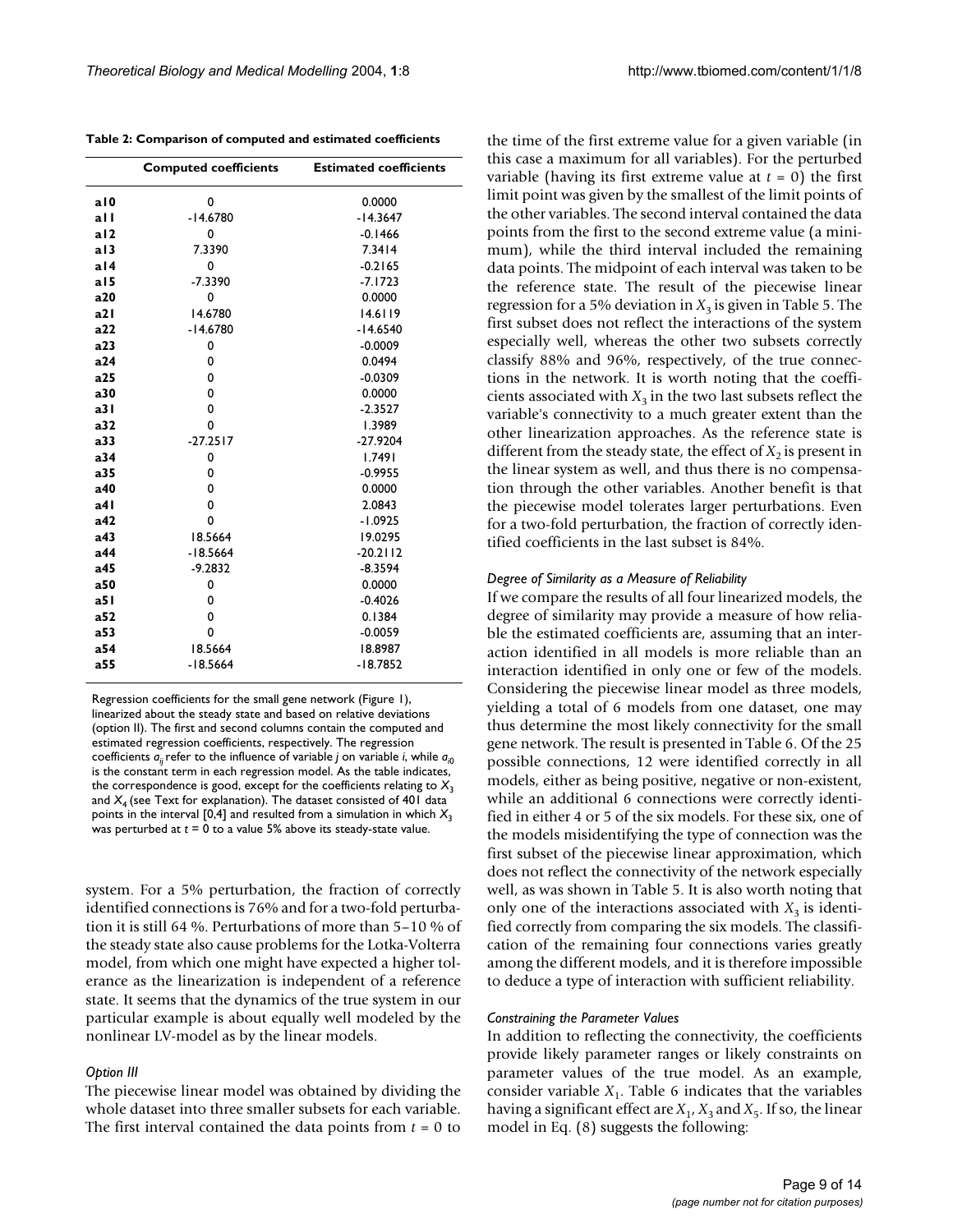|                 | I. Absolute deviation | II. Relative deviation | IV. Lotka-Volterra |
|-----------------|-----------------------|------------------------|--------------------|
| al0             | 0.0000                | 0.0000                 | 14.4748            |
| all             | $-14.3647$            | $-14.3647$             | $-18.9581$         |
| a12             | $-0.1466$             | $-0.1466$              | $-0.6836$          |
| al <sub>3</sub> | 5.3878                | 7.3414                 | 7.3367             |
| a14             | $-0.1712$             | $-0.2165$              | $-0.4694$          |
| al 5            | $-5.6702$             | $-7.1723$              | $-7.4981$          |
| a20             | 0.0000                | 0.0000                 | 0.0144             |
| a21             | 14.6119               | 14.6119                | 19.8910            |
| a22             | $-14.6540$            | $-14.6540$             | $-19.9277$         |
| a23             | $-0.0006$             | $-0.0009$              | $-0.0001$          |
| a24             | 0.0390                | 0.0494                 | 0.0472             |
| a25             | $-0.0245$             | $-0.0309$              | $-0.0335$          |
| a30             | 0.0000                | 0.0000                 | 26.4020            |
| a3 l            | $-3.2058$             | $-2.3527$              | 2.8725             |
| a32             | 1.9062                | 1.3989                 | $-1.7989$          |
| a33             | $-27.9204$            | $-27.9204$             | $-26.6164$         |
| a34             | 1.8842                | 1.7491                 | $-1.5871$          |
| a35             | $-1.0724$             | $-0.9955$              | 0.9692             |
| a40             | 0.0000                | 0.0000                 | 8.0270             |
| a4I             | 2.6365                | 2.0843                 | 6.3364             |
| a42             | $-1.3820$             | $-1.0925$              | $-4.1579$          |
| a43             | 17.6654               | 19.0295                | 19.0005            |
| a44             | $-20.2112$            | $-20.2112$             | $-23.1319$         |
| a45             | $-8.3594$             | $-8.3594$              | $-7.7047$          |
| a50             | 0.0000                | 0.0000                 | 0.0869             |
| a51             | $-0.5092$             | $-0.4026$              | $-0.6617$          |
| a52             | 0.1751                | 0.1384                 | 0.4441             |
| a <sub>53</sub> | $-0.0055$             | $-0.0059$              | $-0.0003$          |
| a54             | 18.8987               | 18.8987                | 20.2939            |
| a55             | $-18.7852$            | $-18.7852$             | $-20.2152$         |

<span id="page-9-0"></span>

Estimated coefficients for three of the linearization approaches: absolute deviation from steady state (left column), relative deviation from steady state (center column) and Lotka-Volterra linearization (right column). The dataset consisted of 401 data points in the interval [0,4] and resulted from a simulation in which  $X_3$  was perturbed at  $t = 0$  to a value 5% above its steady-state value.

| $F_1 c_{11} \approx a_{11}$ , | $c_{11} = g_{11} - h_{11} < 0,$  |
|-------------------------------|----------------------------------|
| $F_1c_{13} \approx a_{13}$ ,  | $c_{13} = g_{13} - h_{13} > 0$ , |
| $F_1c_{15} \approx a_{15}$ ,  | $c_{15} = g_{15} - h_{15} < 0.$  |

where  $F_1 = \alpha_1 X_{1s}^{g_{11}-1} X_{3s}^{g_{13}} X_{5s}^{g_{15}}$  and the regression coefficients  $(a_{ij})$  are taken from the model in Eq. (4). The values of the variables at steady state are known. Because the kinetic orders may be positive or negative and the *cij* may result from different combinations of  $g_{ij}$ 's and  $h_{ij}$ 's, it is not possible to deduce directly which exponent is greater than the other. However, in many cases one may have additional information on the system, which further limits the degrees of freedom (*e.g.*, [23]). In addition, the steadystate equation  $\alpha_1 X_{1s}^{g_{11}} X_{3s}^{g_{13}} X_{5s}^{g_{15}} = \beta_1 X_{1s}^{h_{11}} X_{3s}^{h_{13}} X_{5s}^{h_{15}}$  must be satisfied and provides yet another constraint. *s g s*  $g_1 = \alpha_1 X_{1s}^{g_{11}-1} X_{3s}^{g_{13}} X_{5s}^{g_{15}}$ *s g s g s h s h*  $= \beta_1 X_{1s}^{h_{11}} X_{3s}^{h_{13}} X_{5s}^{h_1}$ 

#### **Discussion**

Identifying the structure of metabolic or proteomic networks from time series is a task that most likely will require large, parallelized computational effort. The search space for the algorithms is typically of high dimension and unknown structure and very often contains numerous local minima. This generic and frequent problem may be ameliorated if the search algorithm is provided with good initial guesses and/or constraints on admissible parameter values. Here, we have shown that linear regression may provide such information directly from the types of data to be expected from future experiments. For illustrative purposes, we used artificial data from a known network, but all methods are directly applicable to actual profile data and scaleable to large systems.

The coefficients estimated from the different regressions reflect the effect of one variable on another surprisingly well and thus provide a simple fashion of prescreening the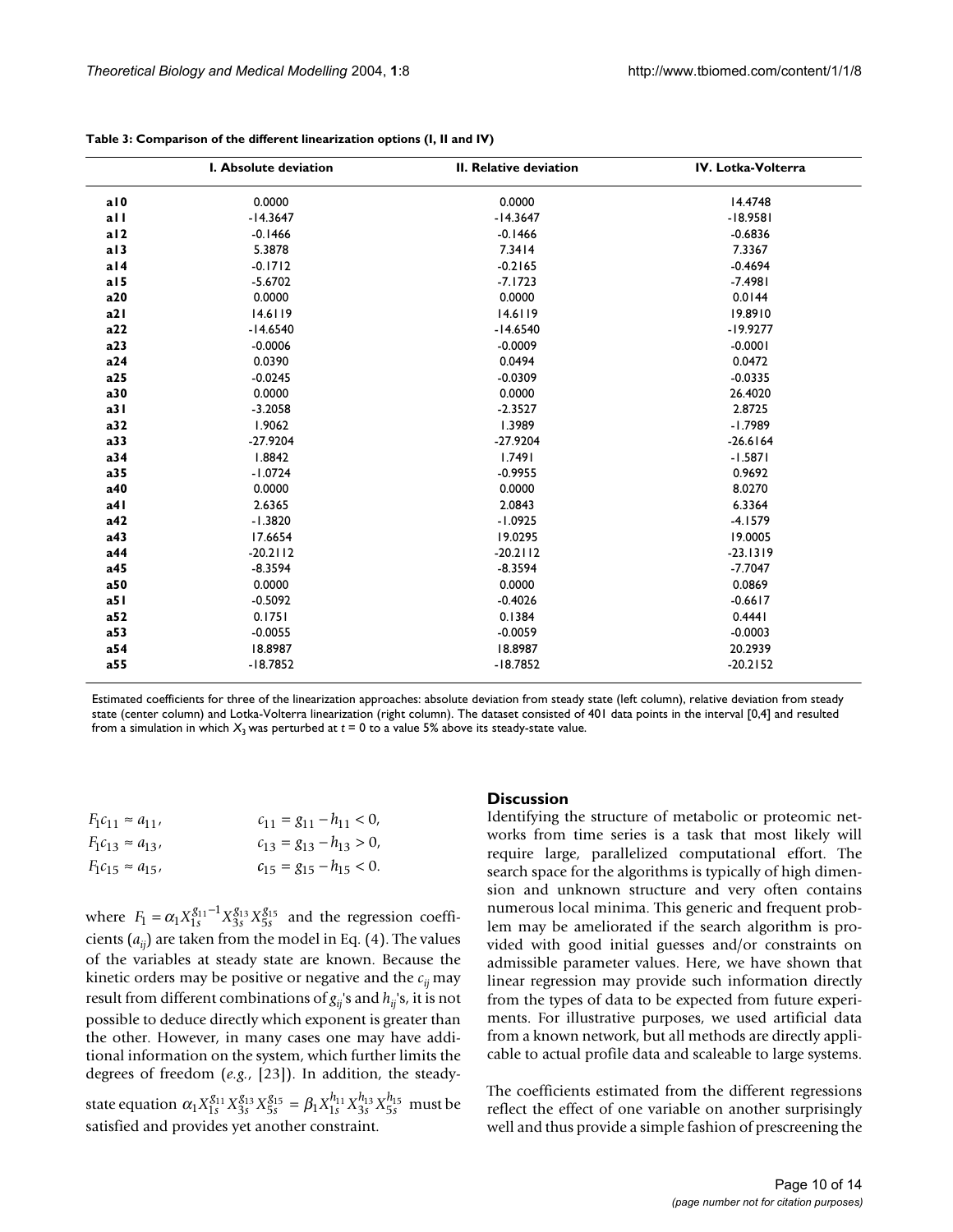|                 | Computed    | 5 %        | 10%        | 50 %       | 200 %      |
|-----------------|-------------|------------|------------|------------|------------|
| a10             | 0           | 0.0000     | 0.0000     | 0.0001     | 0.0008     |
| all             | $-14.6780$  | $-14.3647$ | $-14.1817$ | $-13.1496$ | $-11.3439$ |
| al <sub>2</sub> | $\mathbf 0$ | $-0.1466$  | $-0.1429$  | $-0.0671$  | 0.5735     |
| a13             | 7.3390      | 7.3414     | 7.3438     | 7.3598     | 7.3735     |
| a14             | 0           | $-0.2165$  | $-0.3673$  | $-1.2462$  | $-2.7619$  |
| a <sub>15</sub> | $-7.3390$   | $-7.1723$  | $-7.0780$  | $-6.4846$  | $-5.2501$  |
| a20             | 0           | 0.0000     | 0.0000     | 0.0000     | $-0.0003$  |
| a21             | 14.6780     | 14.6119    | 14.5748    | 14.4207    | 14.5029    |
| a22             | $-14.6780$  | $-14.6540$ | $-14.6623$ | $-14.7503$ | $-15.1862$ |
| a23             | 0           | $-0.0009$  | $-0.0016$  | $-0.0054$  | $-0.0070$  |
| a24             | 0           | 0.0494     | 0.0839     | 0.2494     | 0.3462     |
| a25             | 0           | $-0.0309$  | $-0.0464$  | $-0.1119$  | $-0.0951$  |
| a30             | 0           | 0.0000     | 0.0000     | 0.0004     | 0.0038     |
| a3 I            | 0           | $-2.3527$  | $-4.5412$  | $-18.2307$ | $-46.8953$ |
| a32             | 0           | 1.3989     | 2.6336     | 9.8422     | 24.4004    |
| a33             | $-27.2517$  | $-27.9204$ | $-28.5955$ | $-34.0204$ | $-54.4047$ |
| a34             | 0           | 1.7491     | 3.4009     | 14.0961    | 39.3252    |
| a35             | 0           | $-0.9955$  | $-1.8949$  | $-7.0627$  | $-15.4759$ |
| a40             | 0           | 0.0000     | 0.0000     | $-0.0001$  | 0.0001     |
| a41             | 0           | 2.0843     | 3.7814     | 14.7316    | 41.5863    |
| a42             | 0           | $-1.0925$  | $-1.7693$  | $-5.5766$  | $-13.2688$ |
| a43             | 18.5664     | 19.0295    | 19.4964    | 23.2397    | 37.1866    |
| a44             | $-18.5664$  | $-20.2112$ | $-21.6608$ | $-31.4631$ | $-58.1065$ |
| a45             | $-9.2832$   | $-8.3594$  | $-7.6404$  | $-3.2226$  | 6.5808     |
| a50             | 0           | 0.0000     | 0.0000     | $-0.0001$  | $-0.0015$  |
| a51             | 0           | $-0.4026$  | $-0.6581$  | $-2.5848$  | $-10.1097$ |
| a52             | 0           | 0.1384     | 0.0830     | $-0.1317$  | 0.1582     |
| a <sub>53</sub> | 0           | $-0.0059$  | $-0.0110$  | $-0.0435$  | $-0.0879$  |
| a54             | 18.5664     | 18.8987    | 19.1602    | 21.0620    | 27.2722    |
| a55             | $-18.5664$  | $-18.7852$ | $-18.9201$ | $-20.0013$ | $-24.0836$ |

<span id="page-10-0"></span>**Table 4: The effect of the size of the perturbation**

Overall, the estimated coefficients deviate more strongly from the corresponding computed values as the perturbation increases. However, there are substantial differences between variables. The coefficients associated with variable  $X_2$ , for example, are hardly influenced, while the coefficients associated with  $X_3$  are strongly affected. Overall, the method seems to produce the best results for perturbation up to 10%. The datasets for the regression consisted of 401 data points in the interval [0,4] and the method of linearization was option II.

connectivity of the network. In addition, the estimated coefficients provide constraints on the parameter values, if the alleged nonlinear model has the form of an S-system. To explore the pre-assessment of data as fully as feasible, we studied four linearization strategies: using an absolute deviation from steady state; a relative deviation from steady state; piecewise linearization; and Lotka-Volterra linearization. Interestingly, all models gave qualitatively similar results for the analyzed example, and this degree of similarity may provide a measure of how reliable the identified connections are. Specifically, of the 25 possible connections in the small gene network studied, 19 were identified correctly in at least 83 % of the regression analyses.

<span id="page-10-1"></span>

|      | Interval I  | Interval 2 | Interval 3 |
|------|-------------|------------|------------|
| al0  | 0.1315      | $-0.0419$  | 0.0000     |
| all  | $-42.3980$  | $-14.1738$ | $-14.5490$ |
| a12  | 0.0000      | $-0.8010$  | $-0.0464$  |
| a13  | 8.9105      | 7.3653     | 7.6299     |
| a14  | 12.7757     | $-0.3340$  | $-0.1386$  |
| al 5 | $-3.3476$   | $-6.9121$  | $-7.2940$  |
| a20  | 0.0567      | $-0.0197$  | 0.0000     |
| a21  | $-1.1939$   | 14.4913    | 14.6792    |
| a22  | $-32.3300$  | $-14.5116$ | $-14.6784$ |
| a23  | 0.6133      | 0.0057     | $-0.0205$  |
| a24  | 7.0917      | 0.1016     | $-0.0018$  |
| a25  | 7.9313      | $-0.1047$  | 0.0067     |
| a30  | $-0.7858$   | $-0.0181$  | 0.0000     |
| a31  | $-130.3724$ | $-0.2358$  | 0.0021     |
| a32  | 0.0000      | 0.3616     | $-0.0007$  |
| a33  | $-20.7724$  | $-27.6129$ | $-27.2551$ |
| a34  | 62.1525     | 0.3496     | $-0.0027$  |
| a35  | 19.1470     | $-0.1984$  | 0.0006     |
| a40  | 0.3164      | $-0.0709$  | 0.0000     |
| a4I  | $-13.6819$  | 1.1412     | $-0.0115$  |
| a42  | 0.0000      | $-2.1478$  | 0.0015     |
| a43  | 19.8295     | 18.8534    | 18.6927    |
| a44  | $-13.3654$  | $-19.5811$ | $-18.5494$ |
| a45  | $-7.2135$   | $-8.0985$  | $-9.2792$  |
| a50  | 0.1617      | $-0.0393$  | 0.0000     |
| a5 I | $-149.5199$ | $-0.8195$  | 0.0250     |
| a52  | $-160.3341$ | 0.8175     | $-0.0074$  |
| a53  | 5.7537      | 0.0580     | $-0.0304$  |
| a54  | 85.3050     | 19.0394    | 18.5356    |
| a55  | 53.9745     | $-19.1183$ | $-18.5623$ |

The complete dataset is divided into three subsets for each variable, where the first and second extreme values serve as breakpoints. The datasets for the regression consisted of 401 data points in the interval [0,4] and resulted from a simulation in which  $X_3$  was perturbed at  $t =$ 0 to a value 5% above its steady-state value.

<span id="page-10-2"></span>**Table 6: Collective inference of the gene network based on results from all linearizations**

| ΧI             | X2           | X3          | X4          | X5          |            |
|----------------|--------------|-------------|-------------|-------------|------------|
|                |              |             |             |             |            |
| ΧI             | $-(100%)$    | 0(67%)      | $+ (100\%)$ | 0(83%)      | $-(100%)$  |
| X <sub>2</sub> | $+ (100 \%)$ | $- (100\%)$ | 0(100%)     | 0(83%)      | 0(83%)     |
| X3             |              |             | $-(100%)$   |             |            |
| X4             | $+$ (67 %)   | - (67 %)    | $+ (100\%)$ | $-(100%)$   | $- (100%)$ |
| X5             | - (83 %)     | 0(83%)      | 0(83%)      | $+ (100\%)$ | $-(100%)$  |
|                |              |             |             |             |            |

Each minus sign implies a negative influence; a plus sign implies a positive influence, while zero implies no influence. Bold symbols denote correctly identified interactions, and numbers in parentheses give the fraction of models that suggested positive identification. Question marks imply that no type of interaction was identified in more than 50% of the models.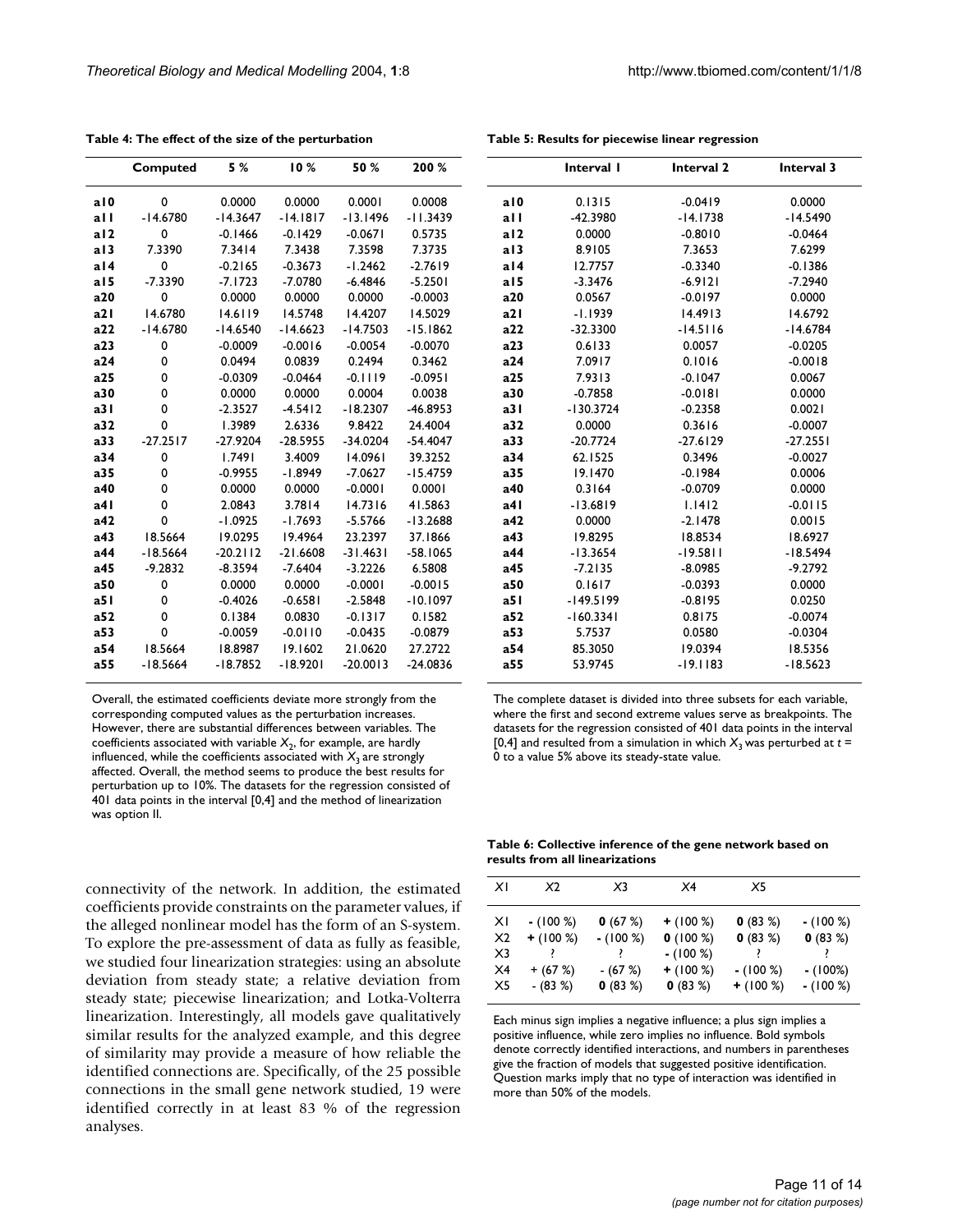A concern of any linearization approach is the validity of the linear approximation. However, as long as the perturbation from steady state remains relatively small, the estimated linear model is likely to be a good fit of the actual nonlinear model, at least qualitatively. This limitation may furthermore be alleviated by fitting the profile data in a piecewise linear fashion. As most reference states in this case are different from the steady state, this strategy has the added benefit that more of the true relationships within the nonlinear model are likely to be preserved. As an alternative, one could explore the performance of the so-called "log-linear" model, which is linear in log-transformed variables [44].

The Lotka-Volterra linearization did not perform as well as expected with regard to large perturbations. This may be a consequence of the particular example, which was originally in S-system form rather than in a form more conducive to the LV structure, which emphasizes interactions between pairs of variables. Since it is easy to perform the LV analysis along with the other regressions discussed here, it may be advisable to execute all four analyses.

The illustrative model used for testing the procedure consisted of a relatively small system with only five variables and relatively few interactions. Nonetheless, one should recall that this very system required substantial identification time in a direct estimation approach [21]. In order to check how scaleable the results of the proposed linearization method are, the method should be tested on larger systems. Some preliminary analyses suggest that the method works well, but that the likelihood of misidentified connections may grow with the size of the system, as one might expect. At the same time, experience with actual biological networks, for instance in ecology and metabolism, suggests that larger systems are often more robust in a sense that they do not deviate as much from the steady state as smaller systems. If this trend holds in general, the linearization becomes a more accurate representation as larger networks are being investigated and the proposed methods will therefore yield more reliable initial indicators of network connectivity. Independent of these issues, the methods proposed here will very likely be more valuable for bigger systems than other methods that are presently available, because without some preprocessing of the data and effectively priming the search, as it is proposed here, the combinatorial explosion will most certainly gain the upper hand eventually.

# **Competing interests**

None declared.

# **Authors' contributions**

SRV performed the analysis and prepared the results. JS developed and implemented the neural network for computation of slopes. EOV developed the basic ideas and directed the project.

# **Appendix**

It was recently shown that good parameter estimates of Ssystem models from metabolic profiles might be obtained by training an artificial neural network (ANN) directly with the experimental data. The result of this training is a so-called *universal function* which smoothes the data with predetermined precision and also allows the straightforward computation of slopes that can be used for network identification purposes. This appendix briefly outlines the procedure; details can be found in Almeida [45] and Voit and Almeida [24]. The ANN consists of three layers; one input layer, one hidden layer and one output layer. The input layer consists of the measurement time points, the hidden layer has no direct biological interpretation, and the output layer contains the metabolite concentrations or levels of protein expression that the ANN is being trained to represent. The node values of the ANN in the hidden layer are calculated from a linear combination of input values with different weights according to a multivariate logistic equation. Similarly, the values of the output layer are determined from linear combinations of the hidden node values with different weights, again using a multivariate logistic function. It is known that this type of nested multivariate logistic function has unlimited flexibility in modeling nonlinearities [46].

Noise and sample size do not have a devastating effect on the results of the ANN-method, as long as the true trend is well represented [39]. In fact, the ANN approach provides an unlimited number of sampling points, as values at any desired time points may be estimated from the universal output function. Finally, the calculation of the slopes of the smooth output functions is mathematically unwieldy, but computationally straightforward.

The use of the entire time course is in stark contrast to earlier methods of parameter estimation and structure identification in metabolic networks. Mendes and Kell [37] applied their ANN-based parameter estimation to steadystate data, while we are using time profiles.

Chevalier and co-workers [32] first fitted the nonlinear solution with a linear model (as shown in Eq. 3), expressed this solution in terms of eigenvectors and eigenvalues, and then obtained the slopes by numerical differentiation. Sorribas *et al.* [47] suggested a variation on this approach, based on discretizing the solution of Eq. (3) as

$$
z(t_{k+1}) = z(t_k) \exp(h \cdot A), \quad (A1)
$$

where *h* is the step size. The problem is thereby reduced to a mulitilinear regression in which the matrix  $\Phi =$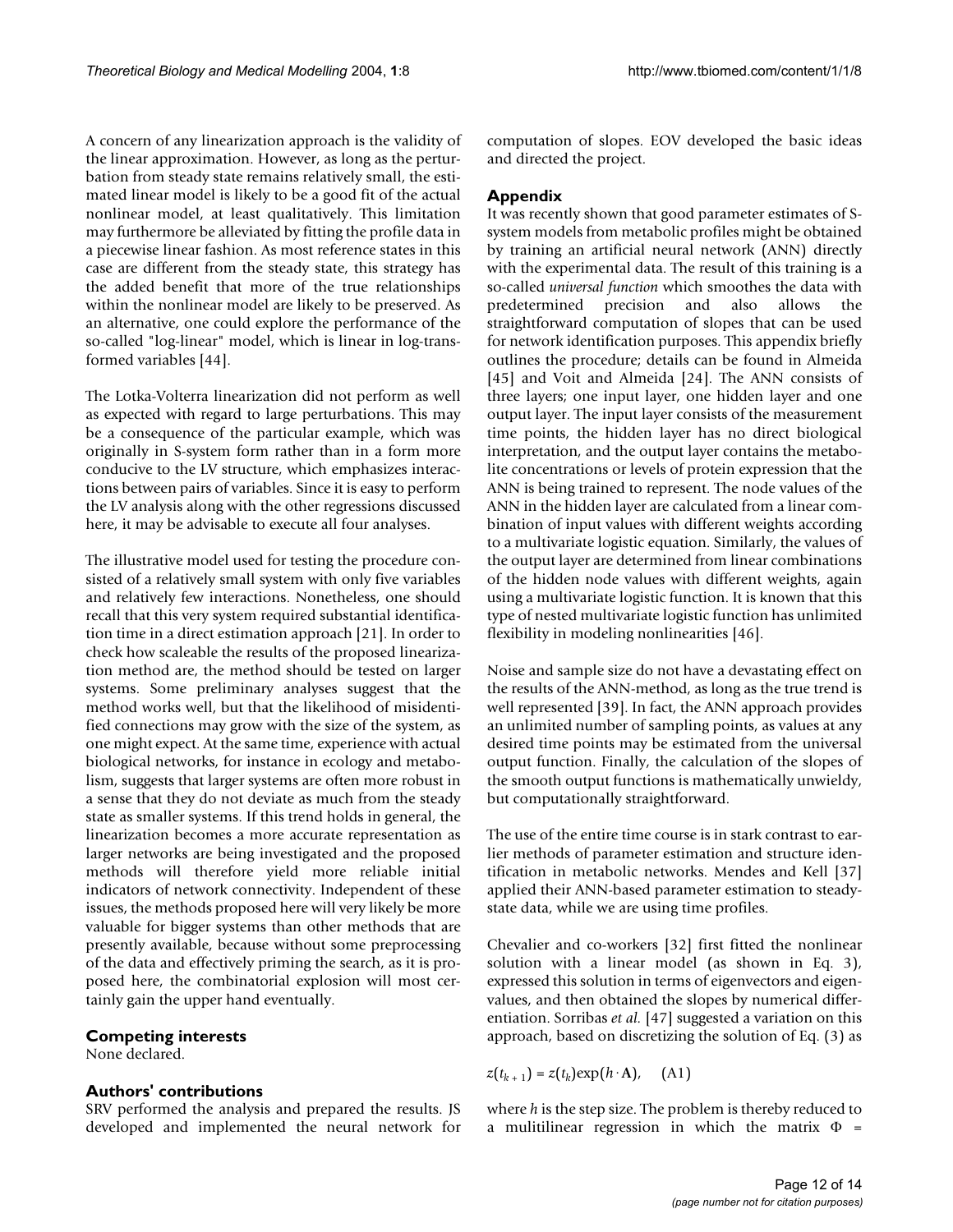$exp(h \cdot A)$  is the output. Instead of estimating the slopes,

they obtain the Jacobian directly by  $A = \frac{1}{h} \ln(\Phi)$ 

expanded in its Taylor-series. This approach yields a faster convergence to the elements of the Jacobian than the one suggested by Chevalier *et al*. [32], but the regression of Eq. (A1) is very sensitive to noise and missing data points.

Our approach takes advantage of the entire time course and is therefore less sensitive to the particularities of assessing a system at a single point. The ANN itself does not provide much insight, because it is strictly a black-box model, but it is a valuable tool for controlling problems that are germane to any data analysis, namely noise, measurement inaccuracies, and missing data.

#### **Acknowledgments**

This research was carried out during S.R.V.'s scientific visit at the Medical University of South Carolina. The work was supported by a Quantitative Systems Biotechnology grant (BES-0120288; E.O. Voit, PI) from the National Science Foundation, a National Heart, Lung and Blood Institute Proteomics Initiative through contract N01-HV-28181 (D. Knapp, PI), and an Interdisciplinary USC/MUSC grant (E.P. Gatzke, PI). Any opinions, findings, and conclusions or recommendations expressed in this material are those of the authors and do not necessarily reflect the views of the sponsoring institutions.

#### **References**

- 1. Goodenowe D: **Metabolic network analysis: Integrating comprehensive genomic and metabolomic data to understand development and disease (abstract).** Chapel Hill, NC; 2001.
- 2. Goodenowe D: **Metabolomic analysis with fourier transform ion cyclotron resonance mass spectrometry.** *Metabolic Profiling: Its role in Biomarker Discovery and Gene Function Analysis* Edited by: GoodacreR and HarriganGG. Dordrecht, The Netherlands, Kluwer Academic Publishing; 2003:125-139.
- 3. Neves AR, Ventura R, Mansour N, Shearman C, Gasson MJ, Maycook C, Ramos A, Santos H: **[Is the glycolytic flux in Lactococcus lactis](http://www.ncbi.nlm.nih.gov/entrez/query.fcgi?cmd=Retrieve&db=PubMed&dopt=Abstract&list_uids=12011086) [primarily controlled by the redox charge?](http://www.ncbi.nlm.nih.gov/entrez/query.fcgi?cmd=Retrieve&db=PubMed&dopt=Abstract&list_uids=12011086)** *J Biol Chem* 2002, **277:**28088-28098.
- 4. Szyperski T: **13C-NMR, MS and metabolic flux balancing in biotechnology research.** *Quart Rev Biophys* 1998, **31:**41-106.
- 5. Gerner C, Vejda S, Gelbmann D, Bayer E, Gotzman J, Schulte-Hermann R, Mikulits W: **[Concomitant determination of absolute](http://www.ncbi.nlm.nih.gov/entrez/query.fcgi?cmd=Retrieve&db=PubMed&dopt=Abstract&list_uids=12239281) [values of cellular protein amounts,synthesis rates, and turn](http://www.ncbi.nlm.nih.gov/entrez/query.fcgi?cmd=Retrieve&db=PubMed&dopt=Abstract&list_uids=12239281)[over rates by quantitative proteome profiling.](http://www.ncbi.nlm.nih.gov/entrez/query.fcgi?cmd=Retrieve&db=PubMed&dopt=Abstract&list_uids=12239281)** *Mol Cell Proteomics* 2002, **1:**528-537.
- 6. Mckenzie JA, Strauss PR: **[A quantitative method for measuring](http://www.ncbi.nlm.nih.gov/entrez/query.fcgi?cmd=Retrieve&db=PubMed&dopt=Abstract&list_uids=12576052) [protein phosphorylation.](http://www.ncbi.nlm.nih.gov/entrez/query.fcgi?cmd=Retrieve&db=PubMed&dopt=Abstract&list_uids=12576052)** *Anal Biochem* 2003, **313:**9-16.
- 7. Alizadeh AA, Ross DT, Perou CM, van de Rijn M: **[Towards a novel](http://www.ncbi.nlm.nih.gov/entrez/query.fcgi?cmd=Retrieve&db=PubMed&dopt=Abstract&list_uids=11568890) [classification of human malignancies based on gene expres](http://www.ncbi.nlm.nih.gov/entrez/query.fcgi?cmd=Retrieve&db=PubMed&dopt=Abstract&list_uids=11568890)[sion pattern.](http://www.ncbi.nlm.nih.gov/entrez/query.fcgi?cmd=Retrieve&db=PubMed&dopt=Abstract&list_uids=11568890)** *J Pathol* 2001, **195:**41-52.
- 8. Vance W, Arkin AP, Ross J: **[Determination of causal connectiv](http://www.ncbi.nlm.nih.gov/entrez/query.fcgi?cmd=Retrieve&db=PubMed&dopt=Abstract&list_uids=11983885)[ities of species in reaction networks.](http://www.ncbi.nlm.nih.gov/entrez/query.fcgi?cmd=Retrieve&db=PubMed&dopt=Abstract&list_uids=11983885)** *Proc Natl Acad Sci U S A* 2002, **99:**5816-5821.
- 9. Torralba AS, Yu K, Shen P, Oefner PJ, Ross J: **[Experimental test of](http://www.ncbi.nlm.nih.gov/entrez/query.fcgi?cmd=Retrieve&db=PubMed&dopt=Abstract&list_uids=12576555) [a method for determining causal connectivities of species in](http://www.ncbi.nlm.nih.gov/entrez/query.fcgi?cmd=Retrieve&db=PubMed&dopt=Abstract&list_uids=12576555) [reactions.](http://www.ncbi.nlm.nih.gov/entrez/query.fcgi?cmd=Retrieve&db=PubMed&dopt=Abstract&list_uids=12576555)** *Proc Natl Acad Sci U S A* 2003, **100:**1494-1498.
- 10. Samoilov M, Arkin AP, Ross J: **[On the deduction of chemical](http://www.ncbi.nlm.nih.gov/entrez/query.fcgi?cmd=Retrieve&db=PubMed&dopt=Abstract&list_uids=12779446) [reaction pathways from measurements of time-series of](http://www.ncbi.nlm.nih.gov/entrez/query.fcgi?cmd=Retrieve&db=PubMed&dopt=Abstract&list_uids=12779446) [concentrations.](http://www.ncbi.nlm.nih.gov/entrez/query.fcgi?cmd=Retrieve&db=PubMed&dopt=Abstract&list_uids=12779446)** *Chaos* 2001, **11:**108-114.
- 11. Peschel M, Mende W: *The predator-prey model: Do we live in a Volterra world?* Berlin, Akademie-Verlag; 1986.
- 12. Hernández-Bermejo B, Fairén V: **[Lotka-Volterra representation](http://www.ncbi.nlm.nih.gov/entrez/query.fcgi?cmd=Retrieve&db=PubMed&dopt=Abstract&list_uids=9029910) [of general nonlinear systems.](http://www.ncbi.nlm.nih.gov/entrez/query.fcgi?cmd=Retrieve&db=PubMed&dopt=Abstract&list_uids=9029910)** *Math Biosci* 1997, **140:**1-32.
- 13. Savageau MA: **[Biochemical systems analysis. 1. Some mathe](http://www.ncbi.nlm.nih.gov/entrez/query.fcgi?cmd=Retrieve&db=PubMed&dopt=Abstract&list_uids=5387046)[matical properties of the rate law for the component enzy](http://www.ncbi.nlm.nih.gov/entrez/query.fcgi?cmd=Retrieve&db=PubMed&dopt=Abstract&list_uids=5387046)[matic reactions.](http://www.ncbi.nlm.nih.gov/entrez/query.fcgi?cmd=Retrieve&db=PubMed&dopt=Abstract&list_uids=5387046)** *J Theor Biol* 1969, **25:**365-369.
- 14. Savageau MA: **[Biochemical systems analysis. 2. The steady](http://www.ncbi.nlm.nih.gov/entrez/query.fcgi?cmd=Retrieve&db=PubMed&dopt=Abstract&list_uids=5387047)[state solutions for an n-pool system using a power law](http://www.ncbi.nlm.nih.gov/entrez/query.fcgi?cmd=Retrieve&db=PubMed&dopt=Abstract&list_uids=5387047) [approximation.](http://www.ncbi.nlm.nih.gov/entrez/query.fcgi?cmd=Retrieve&db=PubMed&dopt=Abstract&list_uids=5387047)** *J Theor Biol* 1969, **25:**370-379.
- 15. Voit EO: *Computational analysis of biochemical systems: a practical guide for biochemists and molecular biologists* Cambridge, Cambridge University Press; 2000-531 s..
- Voit EO, Savageau MA: Power-law approach to modeling bio**logical systems; II. Application to ethanol production.** *J Ferment Technol* 1982, **60:**229-232.
- 17. Voit EO, Savageau MA: **Power-law approach to modeling biological systems; III. Methods of analysis.** *J Ferment Technol* 1982, **60:**233-241.
- 18. Akutsu T, Miyano S, Kuhara S: **[Inferring qualitative relations in](http://www.ncbi.nlm.nih.gov/entrez/query.fcgi?cmd=Retrieve&db=PubMed&dopt=Abstract&list_uids=11099258) [genetic networks and metabolic pathways.](http://www.ncbi.nlm.nih.gov/entrez/query.fcgi?cmd=Retrieve&db=PubMed&dopt=Abstract&list_uids=11099258)** *Bioinformatics* 2000, **16:**727-734.
- 19. Sakamoto E, Iba H: **Inferring a system of differential equations for a gene regulatory network by using genetic programming.** *Proc of the 2001 Congr Evolut Comput CEC2001* 2001:720-726.
- 20. Maki Y, Tominaga D, Okamoto M, Watanabe S, Eguchi Y: **[Develop](http://www.ncbi.nlm.nih.gov/entrez/query.fcgi?cmd=Retrieve&db=PubMed&dopt=Abstract&list_uids=11262963)[ment of a system for the inference of large scale genetic](http://www.ncbi.nlm.nih.gov/entrez/query.fcgi?cmd=Retrieve&db=PubMed&dopt=Abstract&list_uids=11262963) [networks.](http://www.ncbi.nlm.nih.gov/entrez/query.fcgi?cmd=Retrieve&db=PubMed&dopt=Abstract&list_uids=11262963)** *Pac Symp Biocomput* 2001:446-458.
- 21. Kikuchi S, Tominaga D, Arita M, Takahashi K, Tomita M: **[Dynamic](http://www.ncbi.nlm.nih.gov/entrez/query.fcgi?cmd=Retrieve&db=PubMed&dopt=Abstract&list_uids=12651723) [modeling of genetic networks using genetic algorithm and S](http://www.ncbi.nlm.nih.gov/entrez/query.fcgi?cmd=Retrieve&db=PubMed&dopt=Abstract&list_uids=12651723)[system.](http://www.ncbi.nlm.nih.gov/entrez/query.fcgi?cmd=Retrieve&db=PubMed&dopt=Abstract&list_uids=12651723)** *Bioinformatics* 2003, **19:**643-650.
- 22. Voit EO, Almeida J: **Dynamic profiling and canonical modeling: Powerful partners in metabolic pathway identification.** *Metabolic Profiling: Its role in Biomarker Discovery and Gene Function Analysis* Edited by: GoodacreR and HarriganGG. Dordrect, The Netherlands, Kluwer Academic Publishing; 2003:125-139.
- 23. Almeida J, Voit EO: **Neural-network-based parameter estimation in complex biomedical systems.** *Genome Informatics* 2003, **14:**114-123.
- 24. Voit EO, Almeida J: **[Decoupling dynamical systems for pathway](http://www.ncbi.nlm.nih.gov/entrez/query.fcgi?cmd=Retrieve&db=PubMed&dopt=Abstract&list_uids=14988125) [identification from metabolic profiles.](http://www.ncbi.nlm.nih.gov/entrez/query.fcgi?cmd=Retrieve&db=PubMed&dopt=Abstract&list_uids=14988125)** *Bioinformatics* 2004, **20:**1670-1681.
- 25. Karnaukhov AV, Karnaukhova EV: **[Application of a new method](http://www.ncbi.nlm.nih.gov/entrez/query.fcgi?cmd=Retrieve&db=PubMed&dopt=Abstract&list_uids=12733966) [of nonlinear dynamical system identification to biochemical](http://www.ncbi.nlm.nih.gov/entrez/query.fcgi?cmd=Retrieve&db=PubMed&dopt=Abstract&list_uids=12733966) [problems.](http://www.ncbi.nlm.nih.gov/entrez/query.fcgi?cmd=Retrieve&db=PubMed&dopt=Abstract&list_uids=12733966)** *Biochemistry (Mosc)* 2003, **68:**253-259.
- 26. Godfrey KR, Chapman MJ, Vajda S: **[Identifiability and indistin](http://www.ncbi.nlm.nih.gov/entrez/query.fcgi?cmd=Retrieve&db=PubMed&dopt=Abstract&list_uids=7884651)[guishability of nonlinear pharmacokinetic models.](http://www.ncbi.nlm.nih.gov/entrez/query.fcgi?cmd=Retrieve&db=PubMed&dopt=Abstract&list_uids=7884651)** *J Pharmacokinet Biopharm* 1994, **22:**229-257.
- 27. Friedman N, Linial M, Nachman I, Pe'er D: [Using Bayesian net](http://www.ncbi.nlm.nih.gov/entrez/query.fcgi?cmd=Retrieve&db=PubMed&dopt=Abstract&list_uids=11108481)**[works to analyze expression data.](http://www.ncbi.nlm.nih.gov/entrez/query.fcgi?cmd=Retrieve&db=PubMed&dopt=Abstract&list_uids=11108481)** *J Comput Biol* 2000, **7:**601-620.
- 28. Arkin AP, Shen PD, Ross |: A test case of correlation metric con**struction of a reaction pathway from measurements.** *Science* 1997, **277:**1275-1279.
- 29. Butte AJ, Kohane IS: **[Mutual information relevance networks:](http://www.ncbi.nlm.nih.gov/entrez/query.fcgi?cmd=Retrieve&db=PubMed&dopt=Abstract&list_uids=10902190) [functional genomic clustering using pairwise entropy](http://www.ncbi.nlm.nih.gov/entrez/query.fcgi?cmd=Retrieve&db=PubMed&dopt=Abstract&list_uids=10902190) [measurements.](http://www.ncbi.nlm.nih.gov/entrez/query.fcgi?cmd=Retrieve&db=PubMed&dopt=Abstract&list_uids=10902190)** *Pac Symp Biocomput* 2000:418-429.
- 30. Kikuchi S, Tominaga D, Arita M, Tomita M: **Pathway finding from given time courses using genetic algorithms.** *Genome Informatics* 2001, **12:**304-305.
- 31. D'Haeseleer P, Wen X, Fuhrman S, Somogyi R: **[Linear modeling of](http://www.ncbi.nlm.nih.gov/entrez/query.fcgi?cmd=Retrieve&db=PubMed&dopt=Abstract&list_uids=10380184) [mRNA expression levels during CNS development and](http://www.ncbi.nlm.nih.gov/entrez/query.fcgi?cmd=Retrieve&db=PubMed&dopt=Abstract&list_uids=10380184) [injury.](http://www.ncbi.nlm.nih.gov/entrez/query.fcgi?cmd=Retrieve&db=PubMed&dopt=Abstract&list_uids=10380184)** *Pac Symp Biocomput* 1999:41-52.
- 32. Chevalier T, Schreiber I, Ross |: Toward a systematic determina**tion of complex reaction mechanisms.** *J Phys Chem* 1993, **97:**6776-6787.
- 33. Diaz-Sierra R, Fairén V: **[Simplified method for the computation](http://www.ncbi.nlm.nih.gov/entrez/query.fcgi?cmd=Retrieve&db=PubMed&dopt=Abstract&list_uids=11325381) [of parameters of power-law rate equations from time-series.](http://www.ncbi.nlm.nih.gov/entrez/query.fcgi?cmd=Retrieve&db=PubMed&dopt=Abstract&list_uids=11325381)** *Math Biosci* 2001, **171:**1-19.
- 34. Diaz-Sierra R, Lozano JB, Fairén V: **Deduction of chemical mechanisms from the linear response around steady state.** *J Phys Chem* 1999, **103:**337-343.
- 35. Gardner Timothy S., di Bernardo Diego, Lorenz David, Collins James J.: **[Inferring Genetic Networks and Identifying Compound](http://www.ncbi.nlm.nih.gov/entrez/query.fcgi?cmd=Retrieve&db=PubMed&dopt=Abstract&list_uids=12843395) [Mode of Action via Expression Profiling.](http://www.ncbi.nlm.nih.gov/entrez/query.fcgi?cmd=Retrieve&db=PubMed&dopt=Abstract&list_uids=12843395)** *Science* 2003, **301:**102-105.
- 36. Sorribas A, Cascante M: **[Structure Identifiability in Metabolic](http://www.ncbi.nlm.nih.gov/entrez/query.fcgi?cmd=Retrieve&db=PubMed&dopt=Abstract&list_uids=8135735) [Pathways - Parameter- Estimation in Models Based on the](http://www.ncbi.nlm.nih.gov/entrez/query.fcgi?cmd=Retrieve&db=PubMed&dopt=Abstract&list_uids=8135735) [Power-Law Formalism.](http://www.ncbi.nlm.nih.gov/entrez/query.fcgi?cmd=Retrieve&db=PubMed&dopt=Abstract&list_uids=8135735)** *Biochem J* 1994, **298:**303-311.